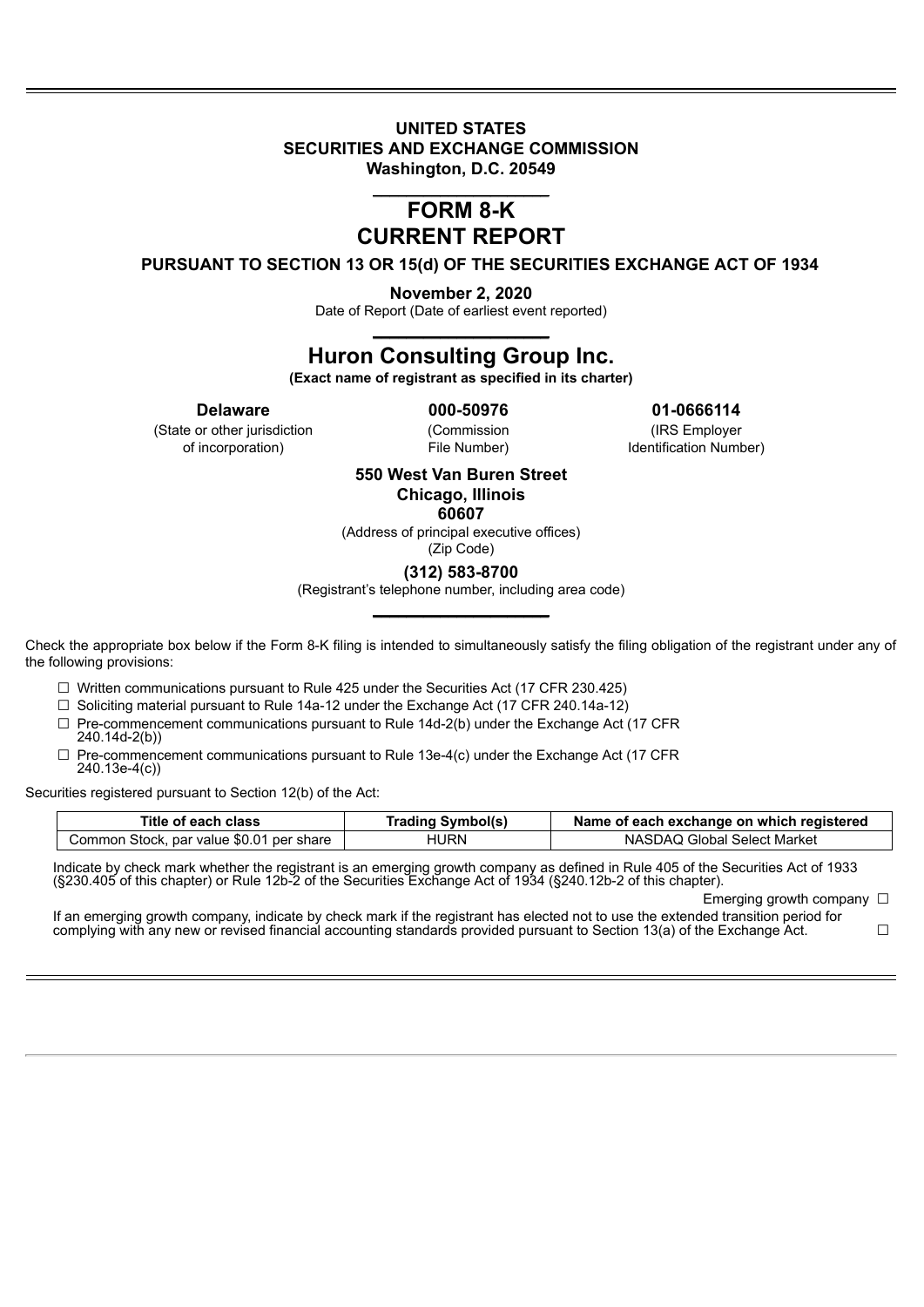## **Item 2.02. Results of Operations and Financial Condition.**

On November 2, 2020, Huron Consulting Group Inc. (the "Company") issued a press release announcing its financial results for the quarter ended September 30, 2020. A copy of the press release is furnished as Exhibit 99.1 to this Current Report on Form 8-K.

The information furnished pursuant to this Item 2.02 and the attached Exhibit 99.1 shall not be deemed filed for purposes of Section 18 of the Securities Exchange Act of 1934 or otherwise subject to the liabilities of that section, nor shall it be deemed incorporated by reference in any filing under the Securities Act of 1933, except as shall be expressly set forth by specific reference in such filing.

## **Item 2.05. Costs Associated with Exit or Disposal Activities.**

On October 29, 2020, the Company announced a restructuring plan to reduce operating costs to address the impact of the COVID-19 pandemic on its business. The restructuring plan provides for a reduction in workforce and leased office space that is expected to result in initial restructuring charges in a range of approximately \$15.5 million to \$19.5 million and annualized savings in a range of approximately \$23.0 million to \$27.0 million. The Company does not anticipate a material revenue impact related to the restructuring actions.

The reduction in workforce impacts approximately 145 employees across all segments and corporate operations. The Company expects the reduction in workforce to be substantially complete by the end of the fourth quarter of 2020 and expects to incur an estimated restructuring charge in a range of approximately \$3.5 million to \$4.5 million related to cash payments for employee severance and benefits.

The reduction in leased office space is expected to result in estimated non-cash restructuring charges in a range of approximately \$12.0 million to \$15.0 million, consisting of operating lease right-of-use asset and leasehold improvement impairment charges and accelerated depreciation on other fixed assets. The non-cash restructuring charges related to the reduction in leased office space are expected to be recorded primarily in the fourth quarter of 2020. Future cash expenditures related to the leased office space are expected to continue through 2029. The exact amount and timing of the office space reductions, and the associated payments and expenses, depend on a number of factors, including the Company's ability to terminate or modify existing lease contracts and/or enter into sublease agreements for the exited spaces to lower future cash expenditures.

## **Item 9.01. Financial Statements and Exhibits.**

### (d) Exhibits

| <b>Exhibit</b><br><b>Number</b> | <b>Exhibit Description</b>                                                                                                                                               |
|---------------------------------|--------------------------------------------------------------------------------------------------------------------------------------------------------------------------|
| 99.1                            | Press release, dated November 2, 2020                                                                                                                                    |
| 101.INS                         | Inline XBRL Instance Document - the instance document does not appear in the Interactive Data File because its<br>XBRL tags are embedded within the Inline XBRL document |
| 101.SCH                         | Inline XBRL Taxonomy Extension Schema Document                                                                                                                           |
| 101.CAL                         | Inline XBRL Taxonomy Extension Calculation Linkbase Document                                                                                                             |
| 101.LAB                         | Inline XBRL Taxonomy Extension Label Linkbase Document                                                                                                                   |
| 101.PRE                         | Inline XBRL Taxonomy Extension Presentation Linkbase Document                                                                                                            |
| 101.DEF                         | Inline XBRL Taxonomy Extension Definition Linkbase Document                                                                                                              |
| 104                             | Cover Page Interactive Data File (formatted as inline XBRL and contained in Exhibit 101)                                                                                 |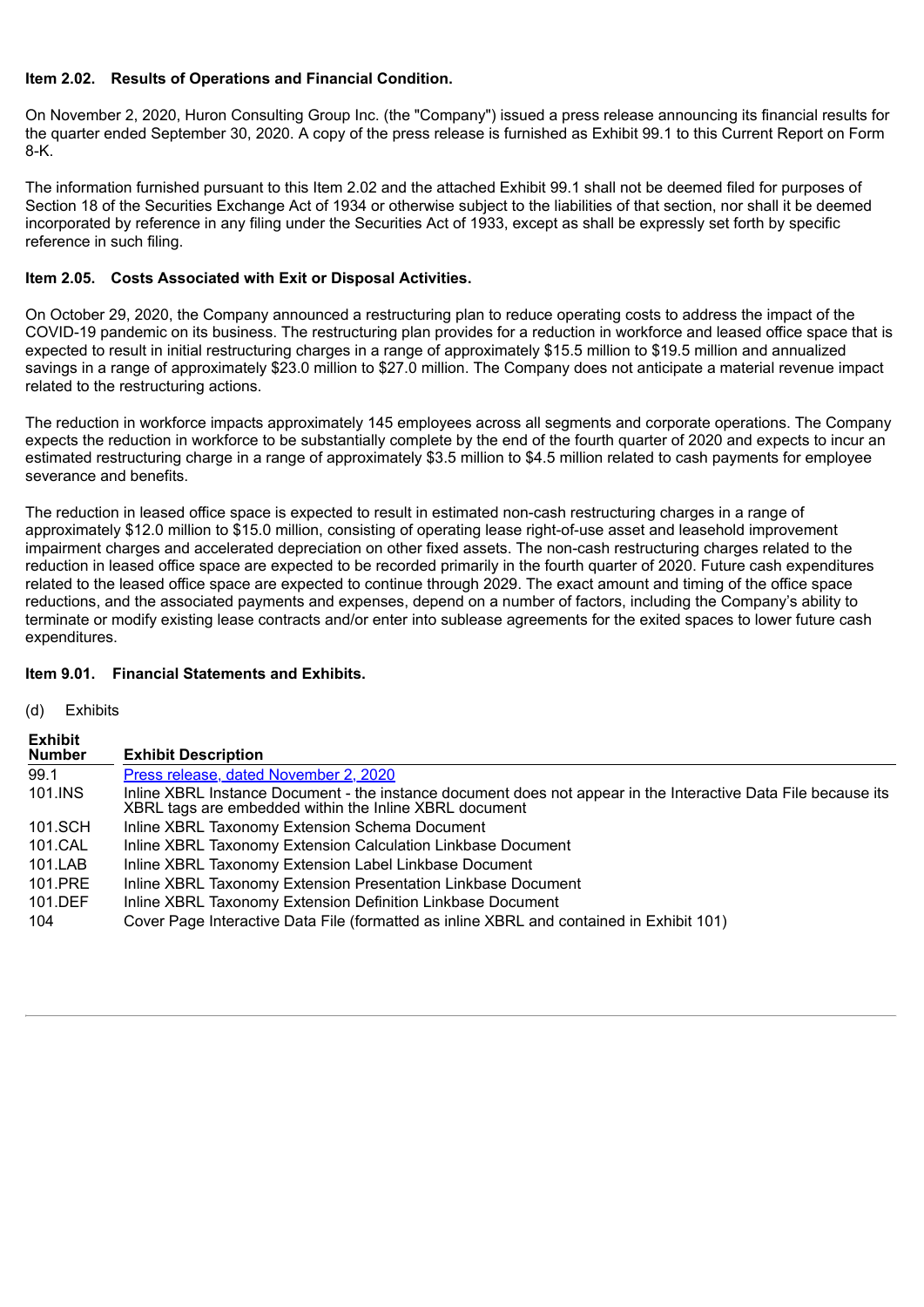## **SIGNATURE**

Pursuant to the requirements of the Securities Exchange Act of 1934, the registrant has duly caused this report to be signed on its behalf by the undersigned hereunto duly authorized.

Huron Consulting Group Inc.

(Registrant)

Date: November 2, 2020 /s/ John D. Kelly

John D. Kelly Executive Vice President, Chief Financial Officer, and **Treasurer**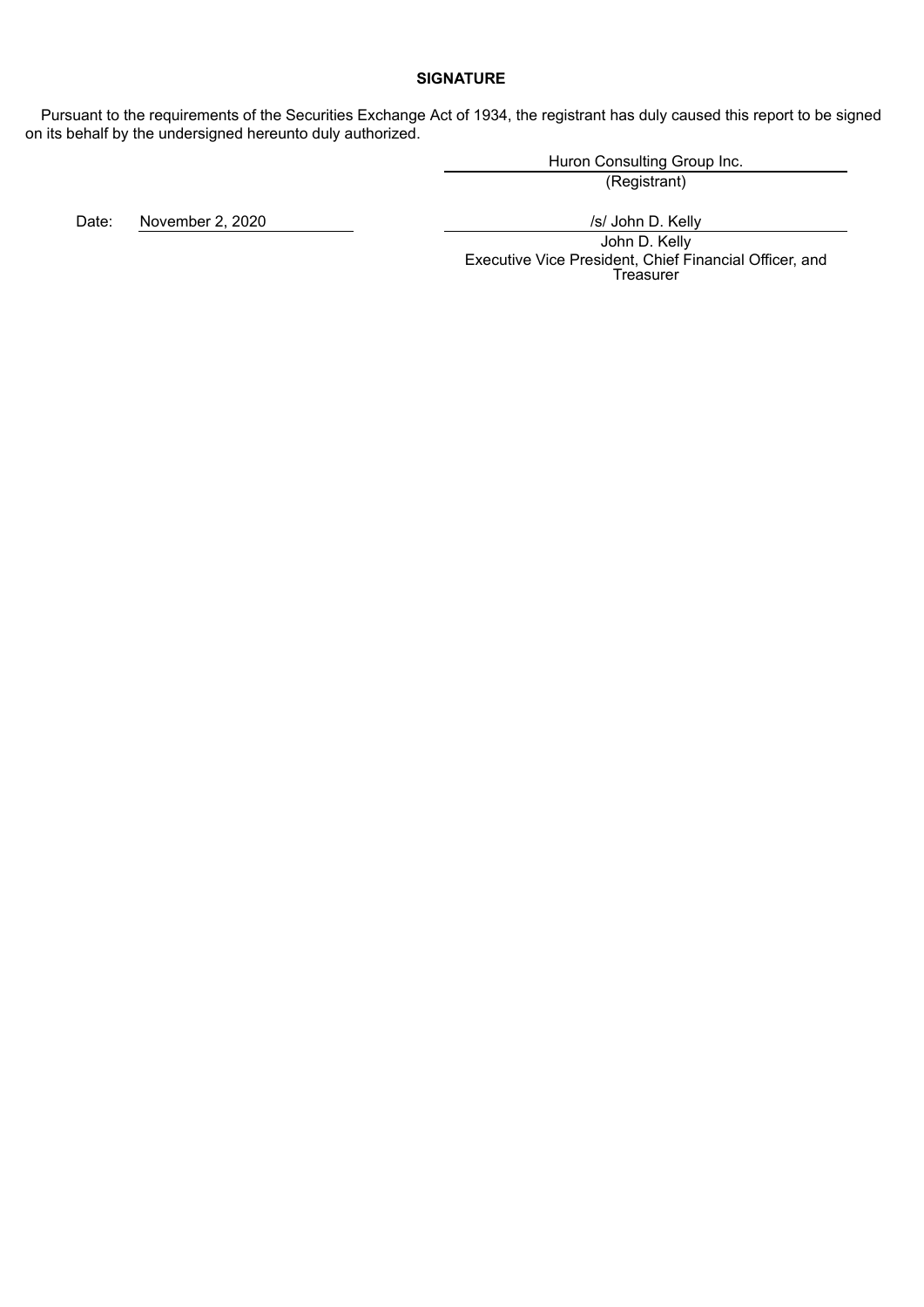

# **MEDIA CONTACT** Allie Bovis

#### **INVESTOR CONTACT**

John D. Kelly investor@huronconsultinggroup.com

# **Huron Announces Third Quarter 2020 Financial Results and Updates 2020 Guidance**

## **THIRD QUARTER 2020 HIGHLIGHTS**

- Revenues were \$205.3 million in Q3 2020 compared to \$219.3 million in Q3 2019.
- Net income from continuing operations was \$11.1 million in Q3 2020 compared to \$13.7 million in Q3 2019.
- Adjusted EBITDA<sup>(7)</sup>, a non-GAAP measure, was \$23.6 million in Q3 2020 compared to \$28.8 million in Q3 2019.
- Diluted earnings per share from continuing operations was \$0.50 in Q3 2020 compared to \$0.61 in Q3 2019.
- Adjusted diluted earnings per share from continuing operations<sup>(7)</sup>, a non-GAAP measure, was \$0.59 in Q3 2020 compared to \$0.79 in Q3 2019.
- Huron repaid \$80.0 million of outstanding borrowings on the company's revolving credit facility during Q3 2020, reflecting strong cash flows during the quarter.

#### **YEAR-TO-DATE 2020 HIGHLIGHTS AND 2020 GUIDANCE**

- Revenues increased \$1.3 million, or 0.2%, to \$645.8 million for the first nine months of 2020 from \$644.5 million for the same prior year period.
- Net loss from continuing operations, which includes non-cash pretax goodwill impairment charges of \$59.8 million related to the company's Strategy and Innovation and Life Sciences reporting units within the Business Advisory segment incurred in Q1 2020, was \$17.6 million for the first nine months of 2020 compared to net income from continuing operations of \$27.6 million for the same prior year period.
- Adjusted EBITDA<sup>(7)</sup>, a non-GAAP measure, was \$70.1 million for the first nine months of 2020 compared to \$76.0 million for the same prior year period.
- Diluted loss per share from continuing operations was \$0.81 for the first nine months of 2020 compared to diluted earnings per share from continuing operations of \$1.23 for the first nine months of 2019.
- Adjusted diluted earnings per share from continuing operations<sup>(7)</sup>, a non-GAAP measure, was \$1.70 for the first nine months of 2020 compared to \$1.95 for the first nine months of 2019.
- Cash flows from operating activities were \$78.0 million for the first nine months of 2020.
- The company announced a restructuring plan that includes a reduction in workforce and leased office space, which is expected to result in annualized savings in a range of \$23.0 million to \$27.0 million. Additional cost avoidance measures, including limited annual salary increases, are expected to result in additional annualized savings. The company does not anticipate a material revenue impact related to the restructuring actions.

<span id="page-3-0"></span>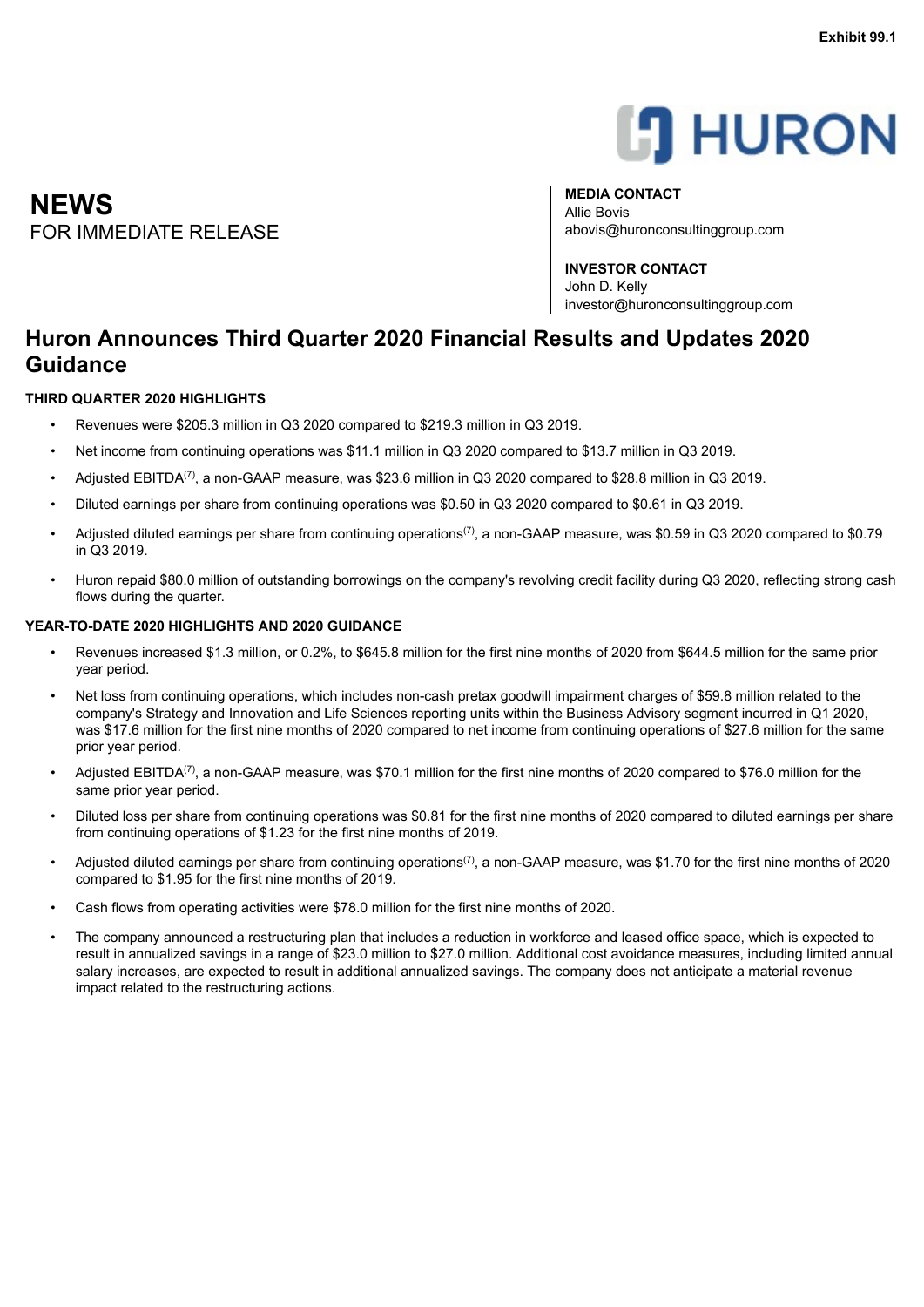

• Huron updates its previous earnings guidance range for full year 2020, including revenue expectations in a range of \$835 million to \$855 million.

**CHICAGO - Nov 2, 2020** - Global professional services firm Huron (NASDAQ: HURN) today announced financial results from continuing operations for the third quarter ended September 30, 2020.

"Our third-quarter performance was in line with our expectations. Growth in the Business Advisory segment reflected solid demand for our restructuring services and the acceleration of clients' investments in technology to improve their operations, while the ongoing pandemic has continued to create disruption for our clients in the healthcare and education industries," said James H. Roth, chief executive officer of Huron. "The current crisis presents a classic set of challenges for our clients, including how to balance addressing immediate operational issues with strategically managing for the long-term. Huron is well positioned to help our clients in this environment as we work with them to solve an increasingly complex array of issues and position their organizations for a successful future."

#### **COVID-19 IMPACT**

The worldwide spread of the coronavirus (COVID-19) has created significant volatility, uncertainty and disruption to the global economy. The company continues to closely monitor the impact of the pandemic on all aspects of its business, including how it will impact its clients, employees and business partners. In the first nine months of 2020, some clients reprioritized and delayed projects as a result of the pandemic. This negatively impacted demand for certain services, primarily in the company's Healthcare and Education segments. Conversely, the pandemic strengthened demand for cloud-based technology and analytics solutions and certain services provided to organizations in transition within the company's Business Advisory segment.

During the third quarter of 2020, the pandemic continued to negatively impact sales and elongate the sales cycle for new opportunities for certain services, particularly within the company's Healthcare and Education segments. Therefore, the company expects the COVID-19 pandemic to continue to have an unfavorable impact on its financial results in the fourth quarter of 2020 compared to the same prior year period, which is contemplated in the updated full year 2020 guidance provided.

#### *FOURTH QUARTER 2020 RESTRUCTURING PLAN*

On October 29, 2020, the company announced a restructuring plan to reduce operating costs to address the impact of the COVID-19 pandemic on its business. The restructuring plan provides for a reduction in workforce and leased office space that is expected to result in annualized savings of approximately \$23.0 million to \$27.0 million. The company does not anticipate a material revenue impact related to the restructuring actions.

The reduction in workforce impacts approximately 145 employees across all segments and corporate operations. The company expects the reduction in workforce to be substantially complete by the end of the fourth quarter of 2020 and expects to incur an estimated restructuring charge in a range of approximately \$3.5 million to \$4.5 million related to cash payments for employee severance and benefits.

The reduction in leased office space is expected to result in estimated non-cash restructuring charges in a range of approximately \$12.0 million to \$15.0 million. The non-cash restructuring charges related to the reduction in leased office space are expected to be recorded primarily in the fourth quarter of 2020. Future cash expenditures related to the leased office space are expected to continue through 2029. The exact amount and timing of the office space reductions, and the associated payments and expenses, depend on a number of factors, including the company's ability to terminate or modify existing lease contracts and/or enter into sublease agreements for the exited spaces to lower future cash expenditures.

Additional cost avoidance measures, including limiting annual salary increases, are expected to result in additional annualized savings.

In addition, the company announced its intent to divest its life sciences drug safety practice, a UK-based business that is part of the Life Sciences reporting unit within the Business Advisory segment. For the nine months ended September 30, 2020, this practice generated \$1.9 million of revenue and is not significant to the company's consolidated financial statements. The company expects the divestiture to be completed in the fourth quarter of 2020.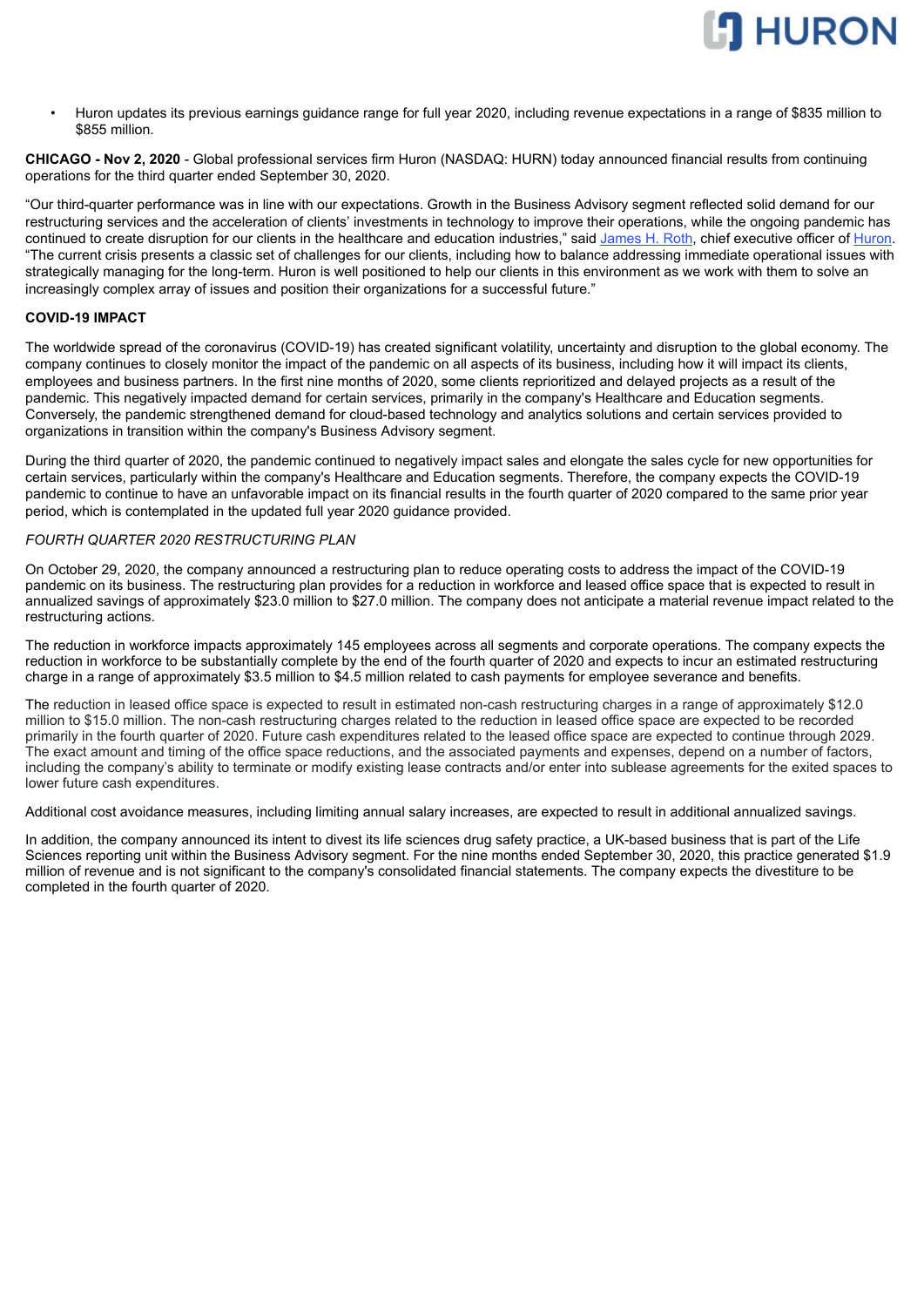

The company believes these measures will better align delivery capacity with anticipated demand and strengthen the company's financial position amidst the ongoing disruption, creating a foundation from which it can grow.

#### **THIRD QUARTER 2020 RESULTS FROM CONTINUING OPERATIONS**

Revenues were \$205.3 million for the third quarter of 2020, compared to \$219.3 million for the third quarter of 2019.

Net income from continuing operations was \$11.1 million for the third quarter of 2020 compared to \$13.7 million for the same quarter last year. Diluted earnings per share from continuing operations was \$0.50 for the third quarter of 2020 compared to \$0.61 for the third quarter of 2019.

Third quarter 2020 earnings before interest, taxes, depreciation and amortization ("EBITDA")<sup>(7)</sup> was \$23.3 million compared to \$28.6 million in the same prior year period.

In addition to using EBITDA to evaluate the company's financial performance, management uses other non-GAAP financial measures, which exclude the effect of the following items (in thousands):

|                                                  | <b>Three Months Ended</b><br>September 30, |      |         |  |  |
|--------------------------------------------------|--------------------------------------------|------|---------|--|--|
|                                                  | 2020                                       |      | 2019    |  |  |
| Amortization of intangible assets                | 3,155                                      | - \$ | 4,205   |  |  |
| Restructuring and other charges                  | 59                                         | - 35 | 127     |  |  |
| Litigation and other gains                       | $\overline{\phantom{a}}$                   |      | (630)   |  |  |
| Non-cash interest on convertible notes           | $\overline{\phantom{0}}$                   |      | 2,171   |  |  |
| Transaction-related expenses                     | 437                                        | - S  | 563     |  |  |
| Tax effect of adjustments                        | $(1,692)$ \$                               |      | (1,673) |  |  |
| Tax benefit related to "check-the-box" election  | $\overline{\phantom{0}}$                   |      | (736)   |  |  |
| Foreign currency transaction losses (gains), net | (194)                                      |      | 114     |  |  |

Adjusted EBITDA<sup>(7)</sup> was \$23.6 million, or 11.5% of revenues, in the third quarter of 2020, compared to \$28.8 million, or 13.1% of revenues, in the same prior year period. Adjusted net income from continuing operations<sup>(7)</sup> was \$13.0 million, or \$0.59 per diluted share, for the third quarter of 2020, compared to \$17.7 million, or \$0.79 per diluted share, for the same prior year period.

The average number of full-time billable consultants<sup>(1)</sup> increased 4.7% to 2,592 in the third quarter of 2020 from 2,476 in the same quarter last year, primarily related to hiring that occurred prior to the COVID-19 pandemic. Full-time billable consultant utilization rate<sup>(2)</sup> was 70.4% during the third quarter of 2020, compared to 76.3% during the same period last year. Average billing rate per hour for full-time billable consultants<sup>(3)</sup> was \$206 for both the third quarter of 2020 and 2019. The average number of full-time equivalent professionals<sup>(5)</sup> was 360 in the third quarter of 2020, compared to 288 for the same period in 2019.

#### **YEAR-TO-DATE 2020 RESULTS FROM CONTINUING OPERATIONS**

Revenues slightly increased \$1.3 million, or 0.2%, to \$645.8 million for the first nine months of 2020, compared to \$644.5 million for the same prior year period.

Net loss from continuing operations was \$17.6 million for the first nine months of 2020, compared to net income from continuing operations of \$27.6 million for the same prior year period. Diluted loss per share from continuing operations was \$0.81 for the first nine months of 2020, compared to diluted earnings per share from continuing operations of \$1.23 for the first nine months of 2019. Results for the first nine months of 2020 reflect non-cash pretax charges totaling \$59.8 million to reduce the carrying value of goodwill in the company's Strategy and Innovation and Life Sciences reporting units within the Business Advisory segment. The impairment charges are non-cash in nature and do not affect the company's liquidity or debt covenants.

EBITDA<sup>(7)</sup> was \$7.0 million for the first nine months of 2020, compared to EBITDA of \$72.8 million for the first nine months of 2019.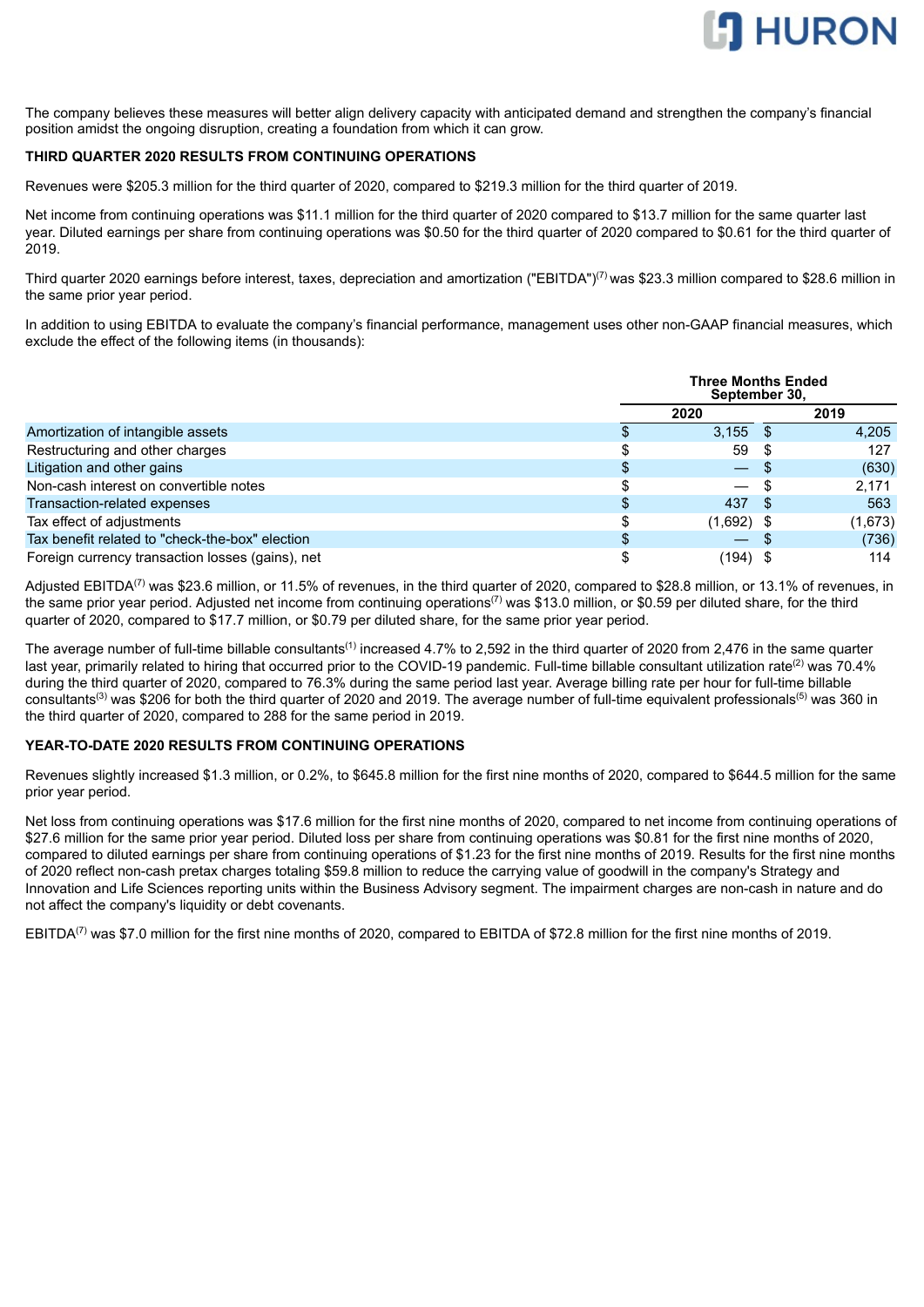

In addition to using EBITDA to evaluate the company's financial performance, management uses other non-GAAP financial measures, which exclude the effect of the following items (in thousands):

|                                                 |    | <b>Nine Months Ended</b><br>September 30, |      |         |  |  |  |
|-------------------------------------------------|----|-------------------------------------------|------|---------|--|--|--|
|                                                 |    | 2020                                      |      | 2019    |  |  |  |
| Amortization of intangible assets               |    | 9.558                                     | - \$ | 13,036  |  |  |  |
| Restructuring and other charges                 |    | 2,626                                     | - \$ | 2,156   |  |  |  |
| Litigation and other gains                      |    | $(150)$ \$                                |      | (1,571) |  |  |  |
| Goodwill impairment charges                     |    | 59,816 \$                                 |      |         |  |  |  |
| Non-cash interest on convertible notes          | \$ | $\overline{\phantom{m}}$                  | - S  | 6,436   |  |  |  |
| Loss on sale of business                        |    | 102                                       | - \$ |         |  |  |  |
| Transaction-related expenses                    |    | 437                                       |      | 2,613   |  |  |  |
| Tax effect of adjustments                       |    | $(17,041)$ \$                             |      | (5,909) |  |  |  |
| Tax benefit related to "check-the-box" election | S  | $\overline{\phantom{0}}$                  |      | (736)   |  |  |  |
| Foreign currency transaction losses, net        |    | 245                                       |      | 36      |  |  |  |

Adjusted EBITDA<sup>(7)</sup> was \$70.1 million, or 10.8% of revenues, for the first nine months of 2020, compared to \$76.0 million, or 11.8% of revenues, for the first nine months of 2019. Adjusted net income from continuing operations<sup>(7)</sup> was \$37.7 million, or \$1.70 per diluted share, for the first nine months of 2020, compared to \$43.7 million, or \$1.95 per diluted share, for the same prior year period.

The average number of full-time billable consultants<sup>(1)</sup> increased 9.1% to 2,592 in the first nine months of 2020 from 2,376 in the first nine months of 2019, primarily related to hiring that occurred prior to the COVID-19 pandemic. Full-time billable consultant utilization rate<sup>(2)</sup> was 71.5% during the first nine months of 2020, compared to 76.5% during the same prior year period. Average billing rate per hour for full-time billable consultants<sup>(3)</sup> was \$206 for the first nine months of 2020, compared to \$207 for the first nine months of 2019. The average number of full-time equivalent professionals<sup>(5)</sup> was 362 in the first nine months of 2020, compared to 295 in the same prior year period.

#### **OPERATING SEGMENTS**

Huron's results reflect a portfolio of service offerings focused on helping clients address complex business challenges.

The company's year-to-date 2020 revenues by operating segment as a percentage of total company revenues are as follows: Healthcare (42%); Business Advisory (31%); and Education (27%). Financial results by segment are included in the attached schedules and in Huron's Quarterly Report on Form 10-Q filing for the quarter ended September 30, 2020.

#### **OUTLOOK FOR 2020**

Based on currently available information, the company is updating guidance for full year 2020 revenues before reimbursable expenses in a range of \$835 million to \$855 million. The company anticipates adjusted EBITDA as a percentage of revenues in a range of 10.0% to 10.5% and non-GAAP adjusted diluted earnings per share in a range of \$1.95 to \$2.15.

Management will provide a more detailed discussion of its outlook during the company's earnings conference call webcast.

#### **THIRD QUARTER 2020 WEBCAST**

The company will host a webcast to discuss its financial results today, November 2, 2020, at 5:00 p.m. Eastern Time (4:00 p.m. Central Time). The conference call is being webcast by NASDAQ and can be accessed from Huron's website at http://ir.huronconsultinggroup.com. A replay will be available approximately two hours after the conclusion of the webcast and for 90 days thereafter.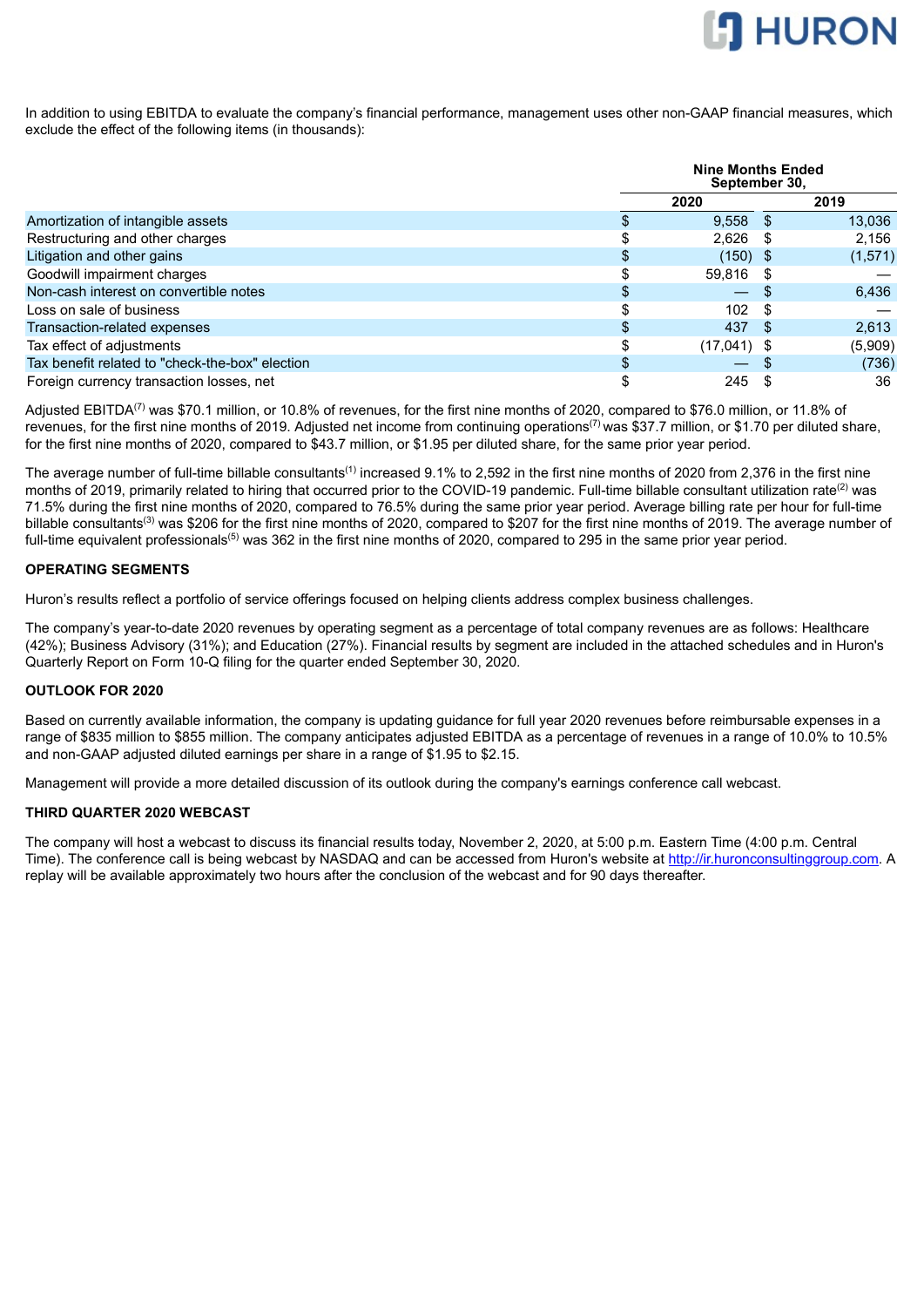

#### **USE OF NON-GAAP FINANCIAL MEASURES** (7)

In evaluating the company's financial performance and outlook, management uses EBITDA, adjusted EBITDA, adjusted EBITDA as a percentage of revenues, adjusted net income from continuing operations, and adjusted diluted earnings per share from continuing operations, which are non-GAAP measures. Management uses these non-GAAP financial measures to gain an understanding of the company's comparative operating performance (when comparing such results with previous periods or forecasts). These non-GAAP financial measures are used by management in their financial and operating decision making because management believes they reflect the company's ongoing business in a manner that allows for meaningful period-to-period comparisons. Management also uses these non-GAAP financial measures when publicly providing their business outlook, for internal management purposes, and as a basis for evaluating potential acquisitions and dispositions. Management believes that these non-GAAP financial measures provide useful information to investors and others in understanding and evaluating Huron's current operating performance and future prospects in the same manner as management does, if they so choose, and in comparing in a consistent manner Huron's current financial results with Huron's past financial results. Investors should recognize that these non-GAAP measures might not be comparable to similarly titled measures of other companies. These measures should be considered in addition to, and not as a substitute for or superior to, any measure of performance, cash flows or liquidity prepared in accordance with accounting principles generally accepted in the United States.

Management has provided its outlook regarding adjusted EBITDA and non-GAAP adjusted diluted earnings per share, both of which are non-GAAP financial measures and exclude certain charges. Management has not reconciled these non-GAAP financial measures to the corresponding GAAP financial measures because guidance for the various reconciling items are not provided. Management is unable to provide guidance for these reconciling items because we cannot determine their probable significance, as certain items are outside of the company's control and cannot be reasonably predicted since these items could vary significantly from period to period. Accordingly, reconciliations to the corresponding GAAP financial measures are not available without unreasonable effort.

#### **ABOUT HURON**

Huron is a global consultancy that collaborates with clients to drive strategic growth, ignite innovation and navigate constant change. Through a combination of strategy, expertise and creativity, we help clients accelerate operational, digital and cultural transformation, enabling the change they need to own their future. By embracing diverse perspectives, encouraging new ideas and challenging the status quo, we create sustainable results for the organizations we serve. Learn more at www.huronconsultinggroup.com.

###

*Statements in this press release that are not historical in nature, including those concerning the company's current expectations about its future results, are "forward-looking" statements as defined in Section 21E of the Securities Exchange Act of 1934, as amended, and the Private Securities Litigation Reform Act of 1995. Forward-looking statements are identified by words such as "may," "should," "expects," "provides," "anticipates," "assumes," "can," "will," "meets," "could," "likely," "intends," "might," "predicts," "seeks," "would," "believes," "estimates," "plans," "continues," "guidance," or "outlook" or similar expressions. These forward-looking statements reflect the company's current expectations about future requirements and needs, results, levels of activity, performance, or achievements. Some of the factors that could cause actual results to differ materially from the forward-looking statements contained herein include, without limitation: the impact of the COVID-19 pandemic on the economy, our clients and client demand for our services, and our ability to sell and provide services, including the measures taken by governmental authorities and businesses in response to the pandemic, which may cause or contribute to other risks and uncertainties that we face; failure to achieve expected utilization rates, billing rates and the number of revenue-generating professionals; inability to expand or adjust our service offerings in response to market demands; our dependence on renewal of client-based services; dependence on new business and retention of current clients and qualified personnel; failure to maintain third-party provider relationships and strategic alliances; inability to license technology to and from third parties; the impairment of goodwill; various factors related to income and other taxes; difficulties in successfully integrating the businesses we acquire and achieving expected benefits from such acquisitions; risks relating to privacy, information security, and related laws and standards; and a general downturn in market conditions. These forward-looking statements involve known and unknown risks, uncertainties, and other factors, including, among others, those described under "Item 1A. Risk Factors" in Huron's Annual Report on Form 10-K for the year ended December 31, 2019, and under "Item 1A. Risk Factors" in Huron's Quarterly Report on Form 10-Q for the quarter ended September 30, 2020, that may cause actual results, levels of activity, performance or achievements to be materially different from any anticipated results, levels of activity, performance, or achievements expressed or implied by these forward-looking statements. The company disclaims any obligation to update or revise any forward-looking statements as a result of new information or future events, or for any other reason.*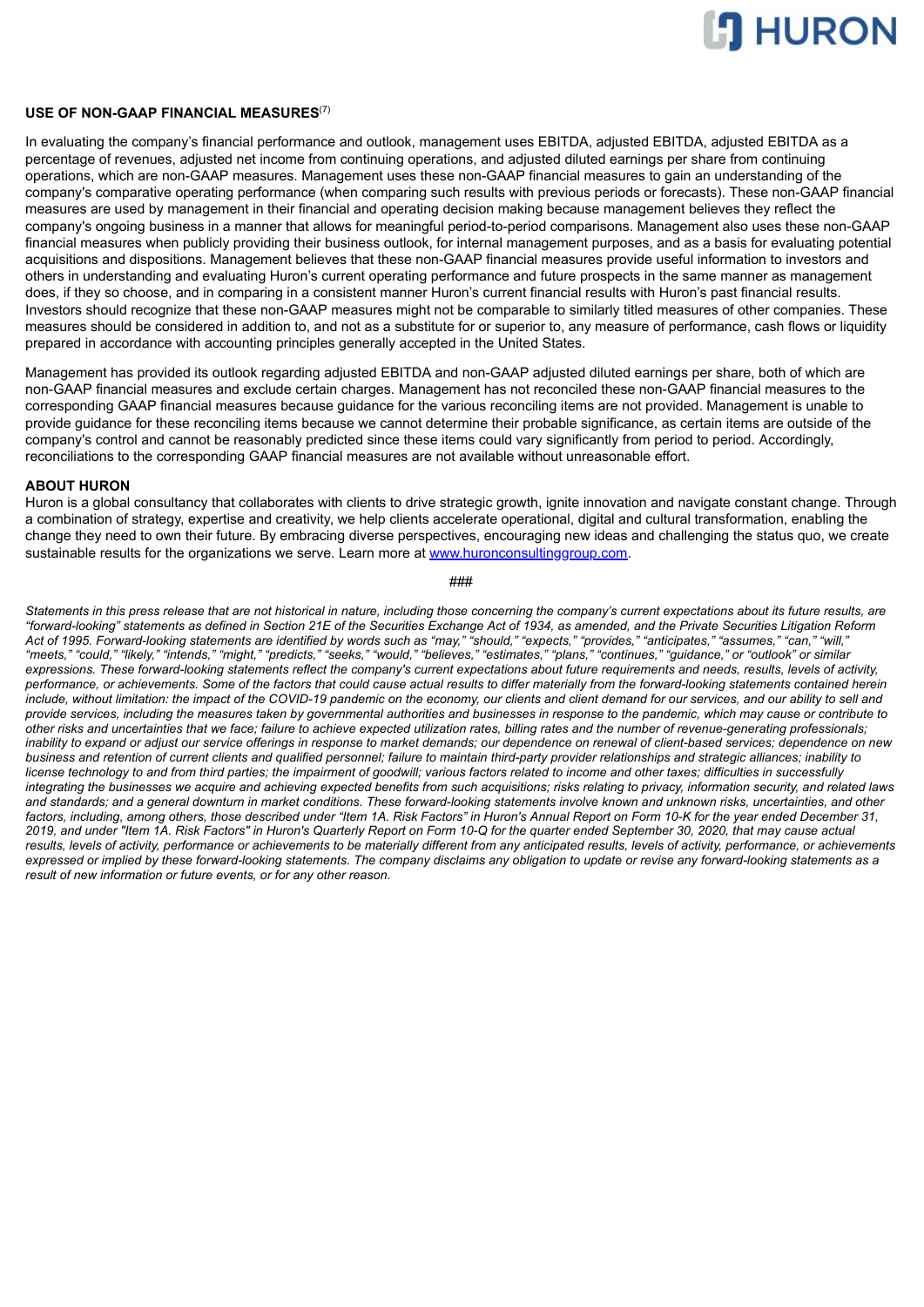## **HURON CONSULTING GROUP INC. CONSOLIDATED STATEMENTS OF OPERATIONS AND OTHER COMPREHENSIVE INCOME (LOSS) (In thousands, except per share amounts)**

**(Unaudited)**

|                                                                                                                     | <b>Three Months Ended</b><br>September 30, |    |          | <b>Nine Months Ended</b><br>September 30. |               |      |           |  |
|---------------------------------------------------------------------------------------------------------------------|--------------------------------------------|----|----------|-------------------------------------------|---------------|------|-----------|--|
|                                                                                                                     | 2020                                       |    | 2019     |                                           | 2020          |      | 2019      |  |
| Revenues and reimbursable expenses:                                                                                 |                                            |    |          |                                           |               |      |           |  |
| Revenues                                                                                                            | \$<br>205,304                              | \$ | 219,289  | -\$                                       | 645,780       | - \$ | 644.488   |  |
| Reimbursable expenses                                                                                               | 2,860                                      |    | 23,636   |                                           | 25,133        |      | 65,787    |  |
| Total revenues and reimbursable expenses                                                                            | 208,164                                    |    | 242,925  |                                           | 670,913       |      | 710,275   |  |
| Direct costs and reimbursable expenses (exclusive of depreciation and amortization<br>shown in operating expenses): |                                            |    |          |                                           |               |      |           |  |
| Direct costs                                                                                                        | 145,459                                    |    | 143,034  |                                           | 451,221       |      | 422,442   |  |
| Amortization of intangible assets and software development costs                                                    | 1,370                                      |    | 1,162    |                                           | 4,005         |      | 3,450     |  |
| Reimbursable expenses                                                                                               | 2,840                                      |    | 23,571   |                                           | 25,095        |      | 65,897    |  |
| Total direct costs and reimbursable expenses                                                                        | 149,669                                    |    | 167,767  |                                           | 480,321       |      | 491,789   |  |
| Operating expenses and other losses (gains), net:                                                                   |                                            |    |          |                                           |               |      |           |  |
| Selling, general and administrative expenses                                                                        | 38.561                                     |    | 48,123   |                                           | 126,864       |      | 151,409   |  |
| Restructuring charges                                                                                               | 59                                         |    | 127      |                                           | 1,777         |      | 2,156     |  |
| Litigation and other gains                                                                                          |                                            |    | (630)    |                                           | (150)         |      | (1,571)   |  |
| Depreciation and amortization                                                                                       | 6,176                                      |    | 6,962    |                                           | 18,483        |      | 21,285    |  |
| Goodwill impairment charges                                                                                         |                                            |    |          |                                           | 59,816        |      |           |  |
| Total operating expenses and other losses (gains), net                                                              | 44,796                                     |    | 54,582   |                                           | 206,790       |      | 173,279   |  |
| Operating income (loss)                                                                                             | 13,699                                     |    | 20,576   |                                           | (16, 198)     |      | 45,207    |  |
| Other income (expense), net:                                                                                        |                                            |    |          |                                           |               |      |           |  |
| Interest expense, net of interest income                                                                            | (2,259)                                    |    | (4, 374) |                                           | (7, 516)      |      | (13, 156) |  |
| Other income (expense), net                                                                                         | 2,035                                      |    | (82)     |                                           | 687           |      | 2,830     |  |
| Total other income (expense), net                                                                                   | (224)                                      |    | (4, 456) |                                           | (6, 829)      |      | (10, 326) |  |
| Income (loss) from continuing operations before taxes                                                               | 13,475                                     |    | 16,120   |                                           | (23, 027)     |      | 34,881    |  |
| Income tax expense (benefit)                                                                                        | 2,388                                      |    | 2,414    |                                           | (5, 413)      |      | 7,256     |  |
| Net income (loss) from continuing operations                                                                        | 11,087                                     |    | 13,706   |                                           | (17, 614)     |      | 27,625    |  |
| Loss from discontinued operations, net of tax                                                                       | (29)                                       |    | (52)     |                                           | (89)          |      | (195)     |  |
| Net income (loss)                                                                                                   | \$<br>11,058                               | \$ | 13,654   | \$                                        | (17, 703)     | \$   | 27,430    |  |
| Net earnings (loss) per basic share:                                                                                |                                            |    |          |                                           |               |      |           |  |
| Net income (loss) from continuing operations                                                                        | \$<br>0.50                                 | \$ | 0.62     | \$                                        | $(0.81)$ \$   |      | 1.26      |  |
| Loss from discontinued operations, net of tax                                                                       |                                            |    |          |                                           |               |      | (0.01)    |  |
| Net income (loss)                                                                                                   | \$<br>0.50                                 | \$ | 0.62     | \$                                        | (0.81)        | \$   | 1.25      |  |
|                                                                                                                     |                                            |    |          |                                           |               |      |           |  |
| Net earnings (loss) per diluted share:<br>Net income (loss) from continuing operations                              | \$<br>0.50                                 | \$ | 0.61     | \$                                        | $(0.81)$ \$   |      | 1.23      |  |
| Loss from discontinued operations, net of tax                                                                       |                                            |    |          |                                           |               |      | (0.01)    |  |
| Net income (loss)                                                                                                   | \$<br>0.50                                 | \$ | 0.61     | \$                                        | (0.81)        | \$   | 1.22      |  |
|                                                                                                                     |                                            |    |          |                                           |               |      |           |  |
| Weighted average shares used in calculating earnings (loss) per share:                                              |                                            |    |          |                                           |               |      |           |  |
| Basic                                                                                                               | 21,905                                     |    | 22,052   |                                           | 21,868        |      | 21,973    |  |
| <b>Diluted</b>                                                                                                      | 22,175                                     |    | 22,561   |                                           | 21,868        |      | 22,425    |  |
| <b>Comprehensive income:</b>                                                                                        |                                            |    |          |                                           |               |      |           |  |
| Net income (loss)                                                                                                   | \$<br>11,058                               | \$ | 13,654   | \$                                        | $(17,703)$ \$ |      | 27,430    |  |
| Foreign currency translation adjustments, net of tax                                                                | 381                                        |    | (630)    |                                           | (294)         |      | (673)     |  |
| Unrealized gain (loss) on investment, net of tax                                                                    | 4,885                                      |    | 1,168    |                                           | (1,051)       |      | 7,740     |  |
| Unrealized loss on cash flow hedging instruments, net of tax                                                        | (243)                                      |    | (149)    |                                           | (3,633)       |      | (998)     |  |
| Other comprehensive income (loss)                                                                                   | 5,023                                      |    | 389      |                                           | (4,978)       |      | 6,069     |  |
| Comprehensive income (loss)                                                                                         | \$<br>16,081                               | \$ | 14,043   | \$                                        | (22,681)      | \$   | 33,499    |  |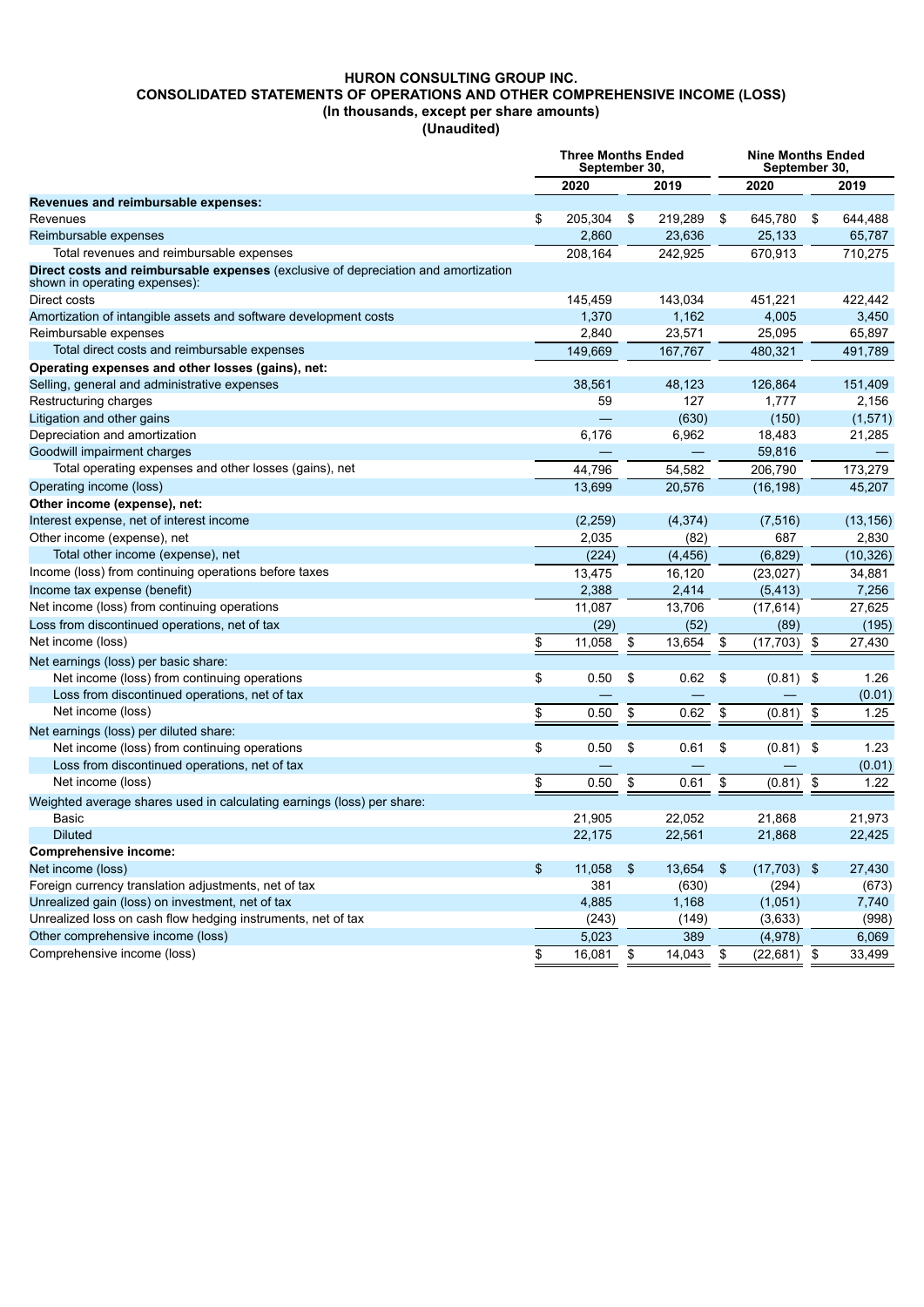## **HURON CONSULTING GROUP INC. CONSOLIDATED BALANCE SHEETS (In thousands, except share and per share amounts) (Unaudited)**

|                                                                                                                                                                     | September 30,<br>2020 |            |                           | December 31,<br>2019 |
|---------------------------------------------------------------------------------------------------------------------------------------------------------------------|-----------------------|------------|---------------------------|----------------------|
| <b>Assets</b>                                                                                                                                                       |                       |            |                           |                      |
| Current assets:                                                                                                                                                     |                       |            |                           |                      |
| Cash and cash equivalents                                                                                                                                           | \$                    | 74,745     | $\boldsymbol{\mathsf{s}}$ | 11,604               |
| Receivables from clients, net                                                                                                                                       |                       | 94,644     |                           | 116,571              |
| Unbilled services, net                                                                                                                                              |                       | 78,346     |                           | 79,937               |
| Income tax receivable                                                                                                                                               |                       | 244        |                           | 2,376                |
| Prepaid expenses and other current assets                                                                                                                           |                       | 11,853     |                           | 14,248               |
| Total current assets                                                                                                                                                |                       | 259,832    |                           | 224,736              |
| Property and equipment, net                                                                                                                                         |                       | 34,879     |                           | 38,413               |
| Deferred income taxes, net                                                                                                                                          |                       | 11,425     |                           | 1.145                |
| Long-term investments                                                                                                                                               |                       | 66,122     |                           | 54,541               |
| Operating lease right-of-use assets                                                                                                                                 |                       | 50,499     |                           | 54,954               |
| Other non-current assets                                                                                                                                            |                       | 58,944     |                           | 52,177               |
| Intangible assets, net                                                                                                                                              |                       | 22,250     |                           | 31,625               |
| Goodwill                                                                                                                                                            |                       | 586,730    |                           | 646,680              |
| <b>Total assets</b>                                                                                                                                                 | \$                    | 1,090,681  | \$                        | 1,104,271            |
| Liabilities and stockholders' equity                                                                                                                                |                       |            |                           |                      |
| Current liabilities:                                                                                                                                                |                       |            |                           |                      |
| Accounts payable                                                                                                                                                    | \$                    | 4,838      | \$                        | 7,944                |
| Accrued expenses and other current liabilities                                                                                                                      |                       | 23,646     |                           | 18,554               |
| Accrued payroll and related benefits                                                                                                                                |                       | 105,276    |                           | 141,605              |
| Current maturities of long-term debt                                                                                                                                |                       | 540        |                           | 529                  |
| Current maturities of operating lease liabilities                                                                                                                   |                       | 9,058      |                           | 7,469                |
| Deferred revenues                                                                                                                                                   |                       | 31,768     |                           | 28,443               |
| <b>Total current liabilities</b>                                                                                                                                    |                       | 175,126    |                           | 204,544              |
| Non-current liabilities:                                                                                                                                            |                       |            |                           |                      |
| Deferred compensation and other liabilities                                                                                                                         |                       | 44,699     |                           | 28,635               |
| Long-term debt, net of current portion                                                                                                                              |                       | 250,917    |                           | 208,324              |
| Operating lease liabilities, net of current portion                                                                                                                 |                       | 64,318     |                           | 69,233               |
| Deferred income taxes, net                                                                                                                                          |                       | 555        |                           | 8,070                |
| Total non-current liabilities                                                                                                                                       |                       | 360,489    |                           | 314,262              |
| <b>Commitments and contingencies</b>                                                                                                                                |                       |            |                           |                      |
| <b>Stockholders' equity</b>                                                                                                                                         |                       |            |                           |                      |
| Common stock; \$0.01 par value; 500,000,000 shares authorized; 25,444,128 and 25,144,764 shares issued<br>at September 30, 2020 and December 31, 2019, respectively |                       | 247        |                           | 247                  |
| Treasury stock, at cost, 2,571,266 and 2,425,430 shares at September 30, 2020 and December 31, 2019,<br>respectively                                                |                       | (129, 438) |                           | (128, 348)           |
| Additional paid-in capital                                                                                                                                          |                       | 454,153    |                           | 460,781              |
| Retained earnings                                                                                                                                                   |                       | 220,146    |                           | 237,849              |
| Accumulated other comprehensive income                                                                                                                              |                       | 9,958      |                           | 14,936               |
| Total stockholders' equity                                                                                                                                          |                       | 555,066    |                           | 585,465              |
| Total liabilities and stockholders' equity                                                                                                                          | \$                    | 1.090.681  | \$                        | 1.104.271            |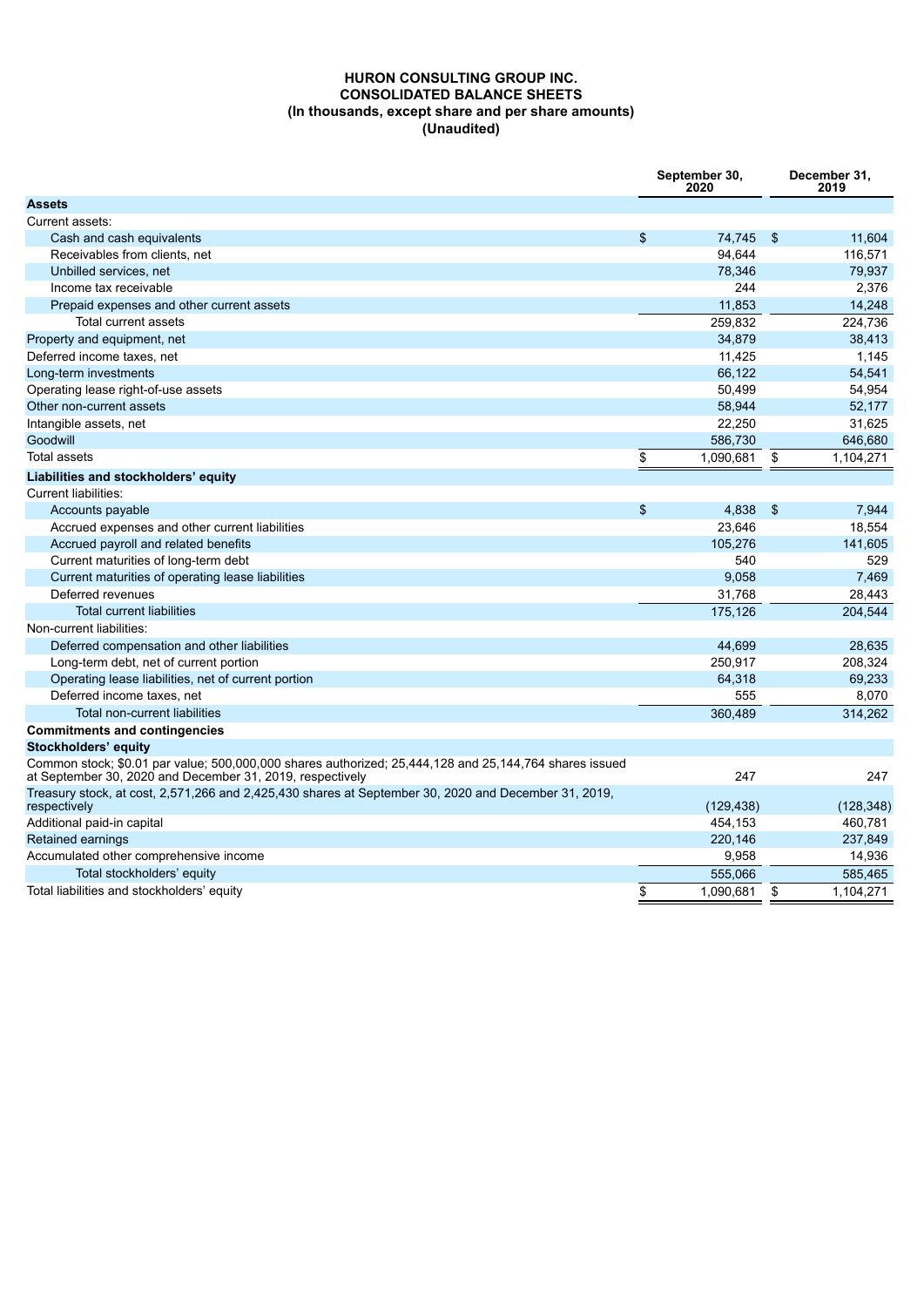#### **HURON CONSULTING GROUP INC. CONSOLIDATED STATEMENTS OF CASH FLOWS (In thousands) (Unaudited)**

| 2020<br>2019<br>\$<br>$(17,703)$ \$<br>27,430<br>22,511<br>25,410<br>5.844<br>6.413<br>805<br>18,094<br>18.559<br>595<br>8,066<br>59,816<br>539<br>191<br>Allowances for doubtful accounts<br>(16, 125)<br>(262)<br>102<br>(1,506)<br>23,493<br>(Increase) decrease in receivables from clients, net<br>(6, 817)<br>1,597<br>(30, 163)<br>(Increase) decrease in unbilled services, net<br>9,455<br>10,561<br>(Increase) decrease in current income tax receivable / payable, net<br>(3, 426)<br>(4, 160)<br>(Increase) decrease in other assets<br>(5, 272)<br>(3, 565)<br>Increase (decrease) in accounts payable and other liabilities<br>Increase (decrease) in accrued payroll and related benefits<br>(25, 290)<br>(1,850)<br>Increase (decrease) in deferred revenues<br>3,290<br>3,098<br>Net cash provided by operating activities<br>77,985<br>51,745<br>(5,731)<br>(10, 024)<br>(13,000)<br>(2,026)<br>(4, 434)<br>(2,500)<br>(801)<br>(6,830)<br>(7, 462)<br>Net cash used in investing activities<br>(28, 388)<br>(24, 420)<br>Cash flows from financing activities:<br>825<br>703<br>(5,206)<br>Shares redeemed for employee tax withholdings<br>(7, 797)<br>(22, 115)<br>283,000<br>105,500<br>Repayments of bank borrowings<br>(240, 396)<br>(105, 885)<br>Payment of debt issuance costs<br>(1,498)<br>(4,674)<br>Net cash provided by (used in) financing activities<br>13,517<br>(11,060)<br>Effect of exchange rate changes on cash<br>27<br>38<br>63,141<br>16,303<br>Net increase in cash and cash equivalents<br>11,604<br>33,107<br>Cash and cash equivalents at beginning of the period |                                                                                     | <b>Nine Months Ended</b><br>September 30, |    |        |
|------------------------------------------------------------------------------------------------------------------------------------------------------------------------------------------------------------------------------------------------------------------------------------------------------------------------------------------------------------------------------------------------------------------------------------------------------------------------------------------------------------------------------------------------------------------------------------------------------------------------------------------------------------------------------------------------------------------------------------------------------------------------------------------------------------------------------------------------------------------------------------------------------------------------------------------------------------------------------------------------------------------------------------------------------------------------------------------------------------------------------------------------------------------------------------------------------------------------------------------------------------------------------------------------------------------------------------------------------------------------------------------------------------------------------------------------------------------------------------------------------------------------------------------------------------------------------------------------------------------|-------------------------------------------------------------------------------------|-------------------------------------------|----|--------|
|                                                                                                                                                                                                                                                                                                                                                                                                                                                                                                                                                                                                                                                                                                                                                                                                                                                                                                                                                                                                                                                                                                                                                                                                                                                                                                                                                                                                                                                                                                                                                                                                                  |                                                                                     |                                           |    |        |
|                                                                                                                                                                                                                                                                                                                                                                                                                                                                                                                                                                                                                                                                                                                                                                                                                                                                                                                                                                                                                                                                                                                                                                                                                                                                                                                                                                                                                                                                                                                                                                                                                  | <b>Cash flows from operating activities:</b>                                        |                                           |    |        |
|                                                                                                                                                                                                                                                                                                                                                                                                                                                                                                                                                                                                                                                                                                                                                                                                                                                                                                                                                                                                                                                                                                                                                                                                                                                                                                                                                                                                                                                                                                                                                                                                                  | Net income (loss)                                                                   |                                           |    |        |
|                                                                                                                                                                                                                                                                                                                                                                                                                                                                                                                                                                                                                                                                                                                                                                                                                                                                                                                                                                                                                                                                                                                                                                                                                                                                                                                                                                                                                                                                                                                                                                                                                  | Adjustments to reconcile net income (loss) to cash flows from operating activities: |                                           |    |        |
|                                                                                                                                                                                                                                                                                                                                                                                                                                                                                                                                                                                                                                                                                                                                                                                                                                                                                                                                                                                                                                                                                                                                                                                                                                                                                                                                                                                                                                                                                                                                                                                                                  | Depreciation and amortization                                                       |                                           |    |        |
|                                                                                                                                                                                                                                                                                                                                                                                                                                                                                                                                                                                                                                                                                                                                                                                                                                                                                                                                                                                                                                                                                                                                                                                                                                                                                                                                                                                                                                                                                                                                                                                                                  | Non-cash lease expense                                                              |                                           |    |        |
|                                                                                                                                                                                                                                                                                                                                                                                                                                                                                                                                                                                                                                                                                                                                                                                                                                                                                                                                                                                                                                                                                                                                                                                                                                                                                                                                                                                                                                                                                                                                                                                                                  | Lease impairment charge                                                             |                                           |    |        |
|                                                                                                                                                                                                                                                                                                                                                                                                                                                                                                                                                                                                                                                                                                                                                                                                                                                                                                                                                                                                                                                                                                                                                                                                                                                                                                                                                                                                                                                                                                                                                                                                                  | Share-based compensation                                                            |                                           |    |        |
|                                                                                                                                                                                                                                                                                                                                                                                                                                                                                                                                                                                                                                                                                                                                                                                                                                                                                                                                                                                                                                                                                                                                                                                                                                                                                                                                                                                                                                                                                                                                                                                                                  | Amortization of debt discount and issuance costs                                    |                                           |    |        |
|                                                                                                                                                                                                                                                                                                                                                                                                                                                                                                                                                                                                                                                                                                                                                                                                                                                                                                                                                                                                                                                                                                                                                                                                                                                                                                                                                                                                                                                                                                                                                                                                                  | Goodwill impairment charges                                                         |                                           |    |        |
|                                                                                                                                                                                                                                                                                                                                                                                                                                                                                                                                                                                                                                                                                                                                                                                                                                                                                                                                                                                                                                                                                                                                                                                                                                                                                                                                                                                                                                                                                                                                                                                                                  |                                                                                     |                                           |    |        |
|                                                                                                                                                                                                                                                                                                                                                                                                                                                                                                                                                                                                                                                                                                                                                                                                                                                                                                                                                                                                                                                                                                                                                                                                                                                                                                                                                                                                                                                                                                                                                                                                                  | Deferred income taxes                                                               |                                           |    |        |
|                                                                                                                                                                                                                                                                                                                                                                                                                                                                                                                                                                                                                                                                                                                                                                                                                                                                                                                                                                                                                                                                                                                                                                                                                                                                                                                                                                                                                                                                                                                                                                                                                  | Loss on sale of business                                                            |                                           |    |        |
|                                                                                                                                                                                                                                                                                                                                                                                                                                                                                                                                                                                                                                                                                                                                                                                                                                                                                                                                                                                                                                                                                                                                                                                                                                                                                                                                                                                                                                                                                                                                                                                                                  | Change in fair value of contingent consideration liabilities                        |                                           |    |        |
|                                                                                                                                                                                                                                                                                                                                                                                                                                                                                                                                                                                                                                                                                                                                                                                                                                                                                                                                                                                                                                                                                                                                                                                                                                                                                                                                                                                                                                                                                                                                                                                                                  | Changes in operating assets and liabilities, net of divestiture:                    |                                           |    |        |
|                                                                                                                                                                                                                                                                                                                                                                                                                                                                                                                                                                                                                                                                                                                                                                                                                                                                                                                                                                                                                                                                                                                                                                                                                                                                                                                                                                                                                                                                                                                                                                                                                  |                                                                                     |                                           |    |        |
|                                                                                                                                                                                                                                                                                                                                                                                                                                                                                                                                                                                                                                                                                                                                                                                                                                                                                                                                                                                                                                                                                                                                                                                                                                                                                                                                                                                                                                                                                                                                                                                                                  |                                                                                     |                                           |    |        |
|                                                                                                                                                                                                                                                                                                                                                                                                                                                                                                                                                                                                                                                                                                                                                                                                                                                                                                                                                                                                                                                                                                                                                                                                                                                                                                                                                                                                                                                                                                                                                                                                                  |                                                                                     |                                           |    |        |
|                                                                                                                                                                                                                                                                                                                                                                                                                                                                                                                                                                                                                                                                                                                                                                                                                                                                                                                                                                                                                                                                                                                                                                                                                                                                                                                                                                                                                                                                                                                                                                                                                  |                                                                                     |                                           |    |        |
|                                                                                                                                                                                                                                                                                                                                                                                                                                                                                                                                                                                                                                                                                                                                                                                                                                                                                                                                                                                                                                                                                                                                                                                                                                                                                                                                                                                                                                                                                                                                                                                                                  |                                                                                     |                                           |    |        |
|                                                                                                                                                                                                                                                                                                                                                                                                                                                                                                                                                                                                                                                                                                                                                                                                                                                                                                                                                                                                                                                                                                                                                                                                                                                                                                                                                                                                                                                                                                                                                                                                                  |                                                                                     |                                           |    |        |
|                                                                                                                                                                                                                                                                                                                                                                                                                                                                                                                                                                                                                                                                                                                                                                                                                                                                                                                                                                                                                                                                                                                                                                                                                                                                                                                                                                                                                                                                                                                                                                                                                  |                                                                                     |                                           |    |        |
|                                                                                                                                                                                                                                                                                                                                                                                                                                                                                                                                                                                                                                                                                                                                                                                                                                                                                                                                                                                                                                                                                                                                                                                                                                                                                                                                                                                                                                                                                                                                                                                                                  |                                                                                     |                                           |    |        |
|                                                                                                                                                                                                                                                                                                                                                                                                                                                                                                                                                                                                                                                                                                                                                                                                                                                                                                                                                                                                                                                                                                                                                                                                                                                                                                                                                                                                                                                                                                                                                                                                                  | Cash flows from investing activities:                                               |                                           |    |        |
|                                                                                                                                                                                                                                                                                                                                                                                                                                                                                                                                                                                                                                                                                                                                                                                                                                                                                                                                                                                                                                                                                                                                                                                                                                                                                                                                                                                                                                                                                                                                                                                                                  | Purchases of property and equipment, net                                            |                                           |    |        |
|                                                                                                                                                                                                                                                                                                                                                                                                                                                                                                                                                                                                                                                                                                                                                                                                                                                                                                                                                                                                                                                                                                                                                                                                                                                                                                                                                                                                                                                                                                                                                                                                                  | Purchases of investment securities                                                  |                                           |    |        |
|                                                                                                                                                                                                                                                                                                                                                                                                                                                                                                                                                                                                                                                                                                                                                                                                                                                                                                                                                                                                                                                                                                                                                                                                                                                                                                                                                                                                                                                                                                                                                                                                                  | Investment in life insurance policies                                               |                                           |    |        |
|                                                                                                                                                                                                                                                                                                                                                                                                                                                                                                                                                                                                                                                                                                                                                                                                                                                                                                                                                                                                                                                                                                                                                                                                                                                                                                                                                                                                                                                                                                                                                                                                                  | Purchases of businesses                                                             |                                           |    |        |
|                                                                                                                                                                                                                                                                                                                                                                                                                                                                                                                                                                                                                                                                                                                                                                                                                                                                                                                                                                                                                                                                                                                                                                                                                                                                                                                                                                                                                                                                                                                                                                                                                  | Capitalization of internally developed software costs                               |                                           |    |        |
|                                                                                                                                                                                                                                                                                                                                                                                                                                                                                                                                                                                                                                                                                                                                                                                                                                                                                                                                                                                                                                                                                                                                                                                                                                                                                                                                                                                                                                                                                                                                                                                                                  |                                                                                     |                                           |    |        |
|                                                                                                                                                                                                                                                                                                                                                                                                                                                                                                                                                                                                                                                                                                                                                                                                                                                                                                                                                                                                                                                                                                                                                                                                                                                                                                                                                                                                                                                                                                                                                                                                                  |                                                                                     |                                           |    |        |
|                                                                                                                                                                                                                                                                                                                                                                                                                                                                                                                                                                                                                                                                                                                                                                                                                                                                                                                                                                                                                                                                                                                                                                                                                                                                                                                                                                                                                                                                                                                                                                                                                  | Proceeds from exercise of stock options                                             |                                           |    |        |
|                                                                                                                                                                                                                                                                                                                                                                                                                                                                                                                                                                                                                                                                                                                                                                                                                                                                                                                                                                                                                                                                                                                                                                                                                                                                                                                                                                                                                                                                                                                                                                                                                  |                                                                                     |                                           |    |        |
|                                                                                                                                                                                                                                                                                                                                                                                                                                                                                                                                                                                                                                                                                                                                                                                                                                                                                                                                                                                                                                                                                                                                                                                                                                                                                                                                                                                                                                                                                                                                                                                                                  | Share repurchases                                                                   |                                           |    |        |
|                                                                                                                                                                                                                                                                                                                                                                                                                                                                                                                                                                                                                                                                                                                                                                                                                                                                                                                                                                                                                                                                                                                                                                                                                                                                                                                                                                                                                                                                                                                                                                                                                  | Proceeds from bank borrowings                                                       |                                           |    |        |
|                                                                                                                                                                                                                                                                                                                                                                                                                                                                                                                                                                                                                                                                                                                                                                                                                                                                                                                                                                                                                                                                                                                                                                                                                                                                                                                                                                                                                                                                                                                                                                                                                  |                                                                                     |                                           |    |        |
|                                                                                                                                                                                                                                                                                                                                                                                                                                                                                                                                                                                                                                                                                                                                                                                                                                                                                                                                                                                                                                                                                                                                                                                                                                                                                                                                                                                                                                                                                                                                                                                                                  |                                                                                     |                                           |    |        |
|                                                                                                                                                                                                                                                                                                                                                                                                                                                                                                                                                                                                                                                                                                                                                                                                                                                                                                                                                                                                                                                                                                                                                                                                                                                                                                                                                                                                                                                                                                                                                                                                                  | Payments for contingent consideration liabilities                                   |                                           |    |        |
|                                                                                                                                                                                                                                                                                                                                                                                                                                                                                                                                                                                                                                                                                                                                                                                                                                                                                                                                                                                                                                                                                                                                                                                                                                                                                                                                                                                                                                                                                                                                                                                                                  |                                                                                     |                                           |    |        |
|                                                                                                                                                                                                                                                                                                                                                                                                                                                                                                                                                                                                                                                                                                                                                                                                                                                                                                                                                                                                                                                                                                                                                                                                                                                                                                                                                                                                                                                                                                                                                                                                                  |                                                                                     |                                           |    |        |
|                                                                                                                                                                                                                                                                                                                                                                                                                                                                                                                                                                                                                                                                                                                                                                                                                                                                                                                                                                                                                                                                                                                                                                                                                                                                                                                                                                                                                                                                                                                                                                                                                  |                                                                                     |                                           |    |        |
|                                                                                                                                                                                                                                                                                                                                                                                                                                                                                                                                                                                                                                                                                                                                                                                                                                                                                                                                                                                                                                                                                                                                                                                                                                                                                                                                                                                                                                                                                                                                                                                                                  |                                                                                     |                                           |    |        |
|                                                                                                                                                                                                                                                                                                                                                                                                                                                                                                                                                                                                                                                                                                                                                                                                                                                                                                                                                                                                                                                                                                                                                                                                                                                                                                                                                                                                                                                                                                                                                                                                                  | Cash and cash equivalents at end of the period                                      | \$<br>74,745                              | \$ | 49,410 |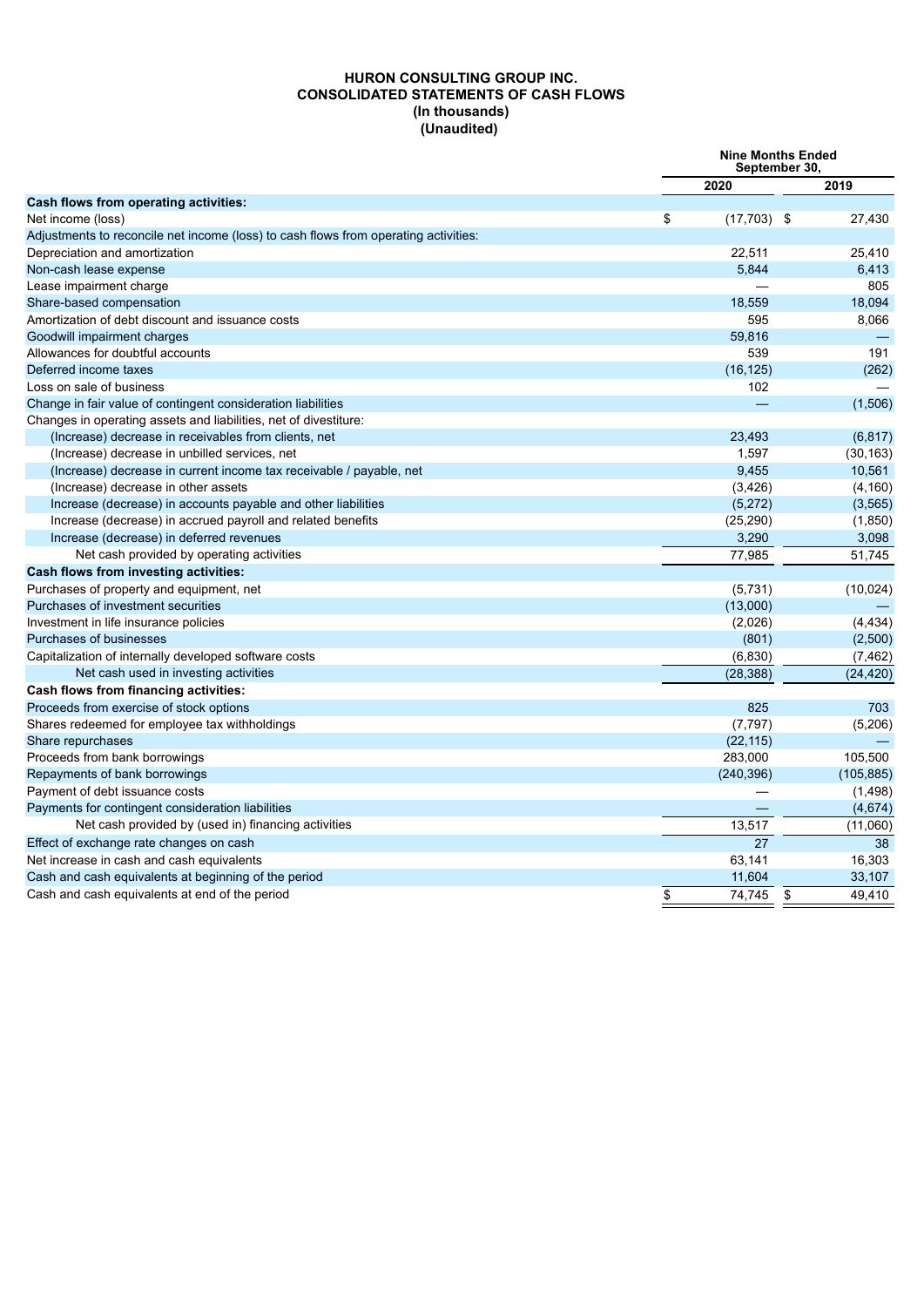#### **HURON CONSULTING GROUP INC. SEGMENT OPERATING RESULTS AND OTHER OPERATING DATA (Unaudited)**

|                                                                                    |    | <b>Three Months Ended</b><br>September 30, |               |          |            |  |  |
|------------------------------------------------------------------------------------|----|--------------------------------------------|---------------|----------|------------|--|--|
| Segment and Consolidated Operating Results (in thousands):                         |    | 2020                                       |               | 2019     | (Decrease) |  |  |
| <b>Healthcare:</b>                                                                 |    |                                            |               |          |            |  |  |
| Revenues                                                                           | \$ | 87,406                                     | \$            | 100,000  | $(12.6)\%$ |  |  |
| Operating income                                                                   | \$ | 25,610                                     | $\mathsf{\$}$ | 32,863   | $(22.1)\%$ |  |  |
| Segment operating income as a percentage of segment revenues                       |    | 29.3%                                      |               | 32.9%    |            |  |  |
| <b>Business Advisory:</b>                                                          |    |                                            |               |          |            |  |  |
| Revenues                                                                           | \$ | 66,048                                     | \$            | 62,519   | 5.6%       |  |  |
| Operating income                                                                   | \$ | 10,780                                     | \$            | 11,942   | (9.7)%     |  |  |
| Segment operating income as a percentage of segment revenues                       |    | 16.3%                                      |               | 19.1 %   |            |  |  |
| <b>Education:</b>                                                                  |    |                                            |               |          |            |  |  |
| Revenues                                                                           | \$ | 51,850                                     | \$            | 56,770   | (8.7)%     |  |  |
| Operating income                                                                   | \$ | 12,548                                     | \$            | 14,413   | $(12.9)\%$ |  |  |
| Segment operating income as a percentage of segment revenues                       |    | 24.2 %                                     |               | 25.4 %   |            |  |  |
| <b>Total Company:</b>                                                              |    |                                            |               |          |            |  |  |
| Revenues                                                                           | \$ | 205,304                                    | \$            | 219,289  | (6.4)%     |  |  |
| Reimbursable expenses                                                              |    | 2,860                                      |               | 23,636   | (87.9)%    |  |  |
| Total revenues and reimbursable expenses                                           | \$ | 208,164                                    | \$            | 242,925  | $(14.3)\%$ |  |  |
| <b>Statements of Operations reconciliation:</b>                                    |    |                                            |               |          |            |  |  |
| Segment operating income                                                           | \$ | 48,938                                     | \$            | 59,218   | (17.4)%    |  |  |
| Items not allocated at the segment level:                                          |    |                                            |               |          |            |  |  |
| Other operating expenses                                                           |    | 29,042                                     |               | 32,310   | $(10.1)\%$ |  |  |
| Litigation and other gains                                                         |    |                                            |               | (630)    | N/M        |  |  |
| Depreciation and amortization                                                      |    | 6,197                                      |               | 6,962    | $(11.0)\%$ |  |  |
| Total operating income (loss)                                                      |    | 13,699                                     |               | 20,576   | $(33.4)\%$ |  |  |
| Other expense, net                                                                 |    | (224)                                      |               | (4, 456) | $(95.0)\%$ |  |  |
| Income from continuing operations before taxes                                     | \$ | 13,475                                     | \$            | 16,120   | (16.4)%    |  |  |
| <b>Other Operating Data:</b>                                                       |    |                                            |               |          |            |  |  |
| Number of full-time billable consultants (at period end) (1):                      |    |                                            |               |          |            |  |  |
| Healthcare                                                                         |    | 838                                        |               | 886      | (5.4)%     |  |  |
| <b>Business Advisory</b>                                                           |    | 1,001                                      |               | 954      | 4.9%       |  |  |
| Education                                                                          |    | 790                                        |               | 727      | 8.7%       |  |  |
| Total                                                                              |    | 2,629                                      |               | 2,567    | 2.4%       |  |  |
| Average number of full-time billable consultants (for the period) <sup>(1)</sup> : |    |                                            |               |          |            |  |  |
| Healthcare                                                                         |    | 844                                        |               | 858      |            |  |  |
| <b>Business Advisory</b>                                                           |    | 976                                        |               | 920      |            |  |  |
| Education                                                                          |    | 772                                        |               | 698      |            |  |  |
| Total                                                                              |    | 2,592                                      |               | 2,476    |            |  |  |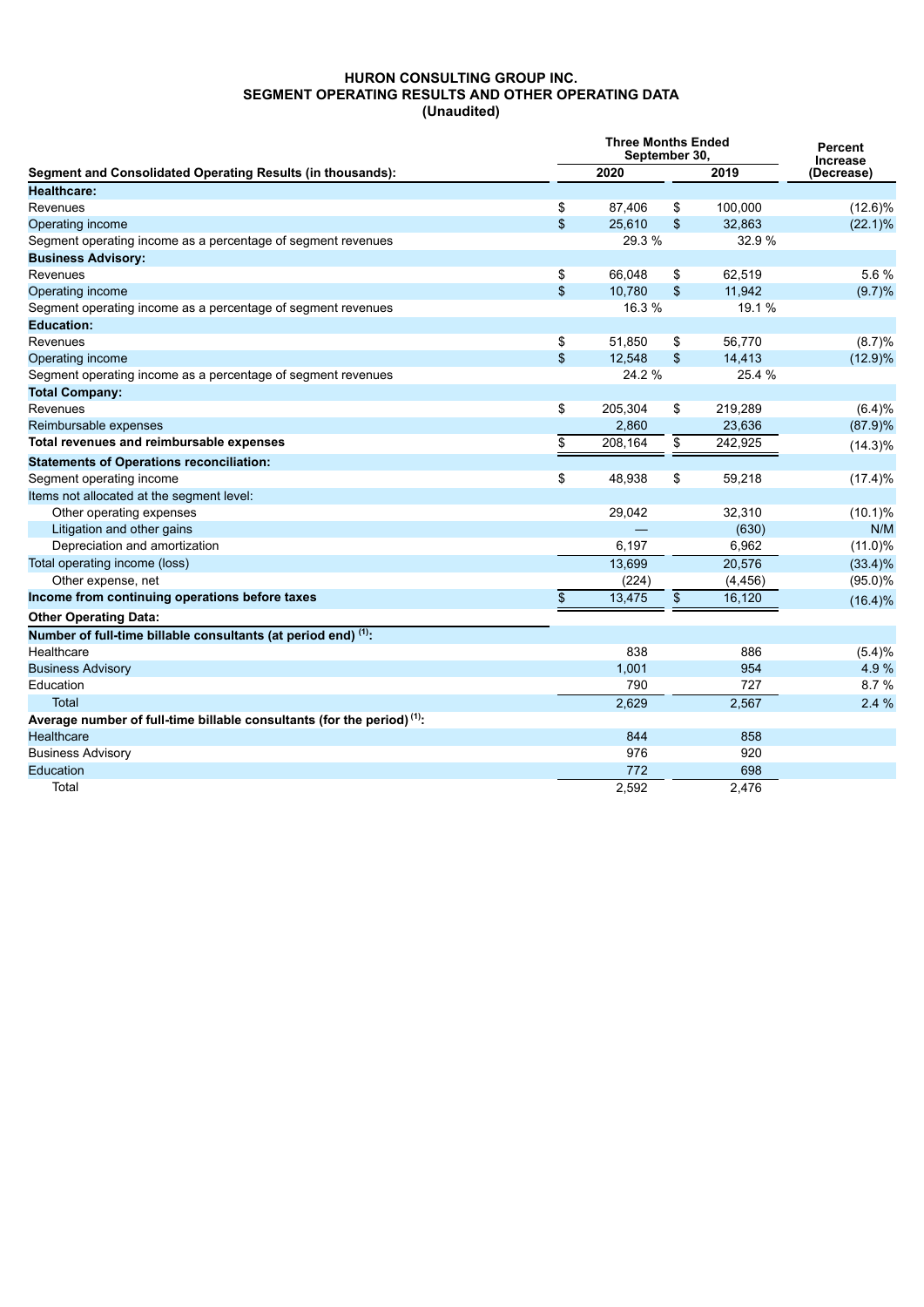## **HURON CONSULTING GROUP INC. SEGMENT OPERATING RESULTS AND OTHER OPERATING DATA (CONTINUED) (Unaudited)**

|                                                                  |    | <b>Three Months Ended September</b><br>30, |    |        |  |  |  |
|------------------------------------------------------------------|----|--------------------------------------------|----|--------|--|--|--|
| <b>Other Operating Data (continued):</b>                         |    | 2020                                       |    | 2019   |  |  |  |
| Full-time billable consultant utilization rate (2):              |    |                                            |    |        |  |  |  |
| Healthcare                                                       |    | 71.4 %                                     |    | 81.8%  |  |  |  |
| <b>Business Advisory</b>                                         |    | 72.6%                                      |    | 72.0 % |  |  |  |
| Education                                                        |    | 66.5 %                                     |    | 75.5 % |  |  |  |
| <b>Total</b>                                                     |    | 70.4 %                                     |    | 76.3 % |  |  |  |
| Full-time billable consultant average billing rate per hour (3): |    |                                            |    |        |  |  |  |
| Healthcare                                                       | \$ | 252                                        | \$ | 226    |  |  |  |
| Business Advisory <sup>(4)</sup>                                 | \$ | 186                                        | \$ | 193    |  |  |  |
| Education                                                        | \$ | 184                                        | \$ | 197    |  |  |  |
| Total <sup>(4)</sup>                                             | \$ | 206                                        | \$ | 206    |  |  |  |
| Revenue per full-time billable consultant (in thousands):        |    |                                            |    |        |  |  |  |
| Healthcare                                                       | \$ | 77                                         | \$ | 84     |  |  |  |
| <b>Business Advisory</b>                                         | \$ | 64                                         | \$ | 65     |  |  |  |
| Education                                                        | \$ | 57                                         | \$ | 70     |  |  |  |
| Total                                                            | \$ | 66                                         | \$ | 73     |  |  |  |
| Average number of full-time equivalents (for the period) (5):    |    |                                            |    |        |  |  |  |
| Healthcare                                                       |    | 279                                        |    | 217    |  |  |  |
| <b>Business Advisory</b>                                         |    | 35                                         |    | 19     |  |  |  |
| Education                                                        |    | 46                                         |    | 52     |  |  |  |
| Total                                                            |    | 360                                        |    | 288    |  |  |  |
| Revenue per full-time equivalent (in thousands):                 |    |                                            |    |        |  |  |  |
| Healthcare                                                       | \$ | 80                                         | \$ | 128    |  |  |  |
| <b>Business Advisory</b>                                         | \$ | 106                                        | \$ | 126    |  |  |  |
| Education                                                        | \$ | 165                                        | \$ | 151    |  |  |  |
| Total                                                            | \$ | 93                                         | \$ | 132    |  |  |  |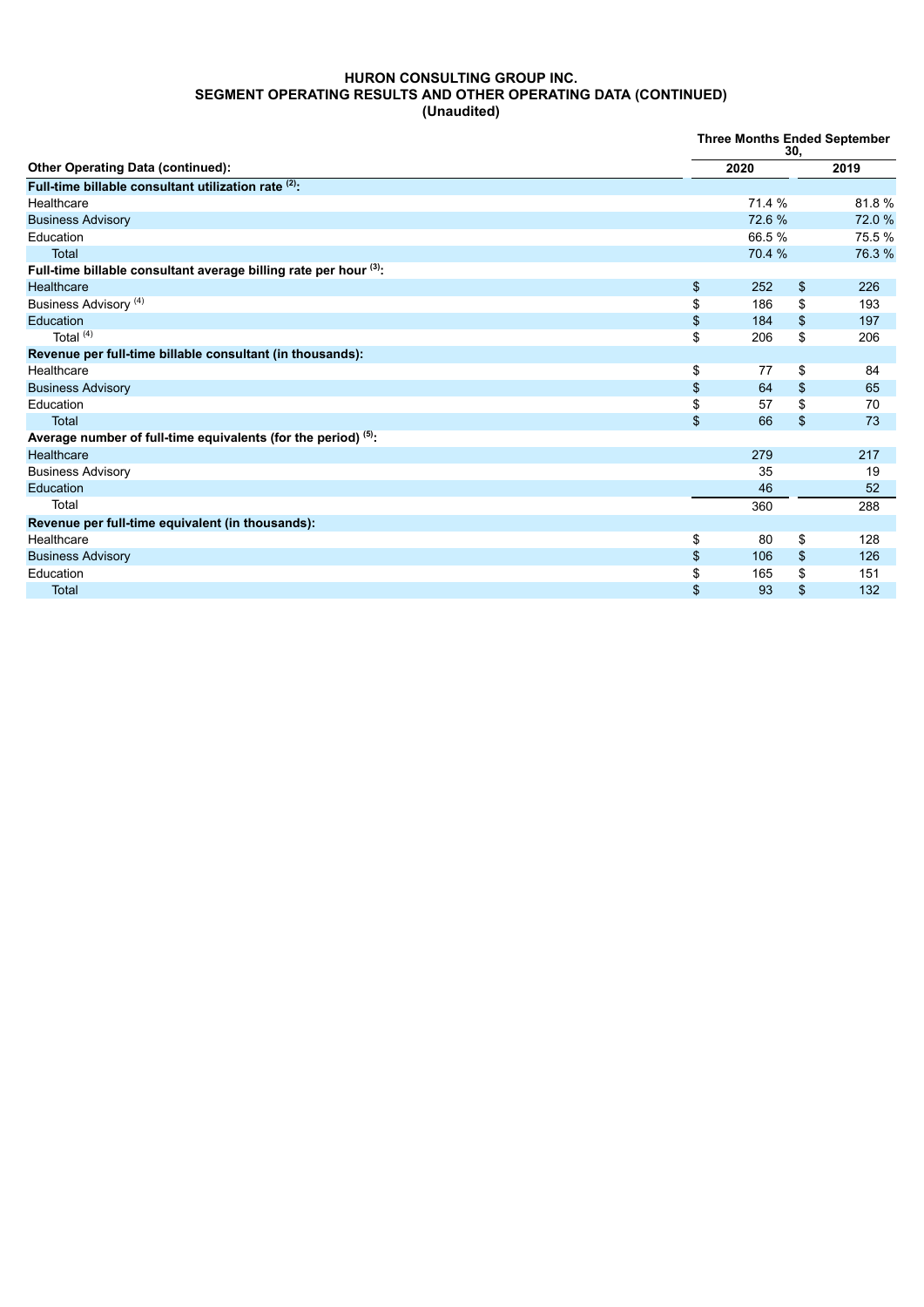#### **HURON CONSULTING GROUP INC. SEGMENT OPERATING RESULTS AND OTHER OPERATING DATA (CONTINUED) (Unaudited)**

|                                                                                    |    | <b>Percent</b><br><b>Increase</b> |                |           |            |
|------------------------------------------------------------------------------------|----|-----------------------------------|----------------|-----------|------------|
| Segment and Consolidated Operating Results (in thousands):                         |    | 2020                              |                | 2019      | (Decrease) |
| <b>Healthcare:</b>                                                                 |    |                                   |                |           |            |
| Revenues                                                                           | \$ | 268,340                           | \$             | 295,621   | (9.2)%     |
| Operating income                                                                   | \$ | 70.831                            | \$             | 94.058    | $(24.7)\%$ |
| Segment operating income as a percentage of segment revenues                       |    | 26.4 %                            |                | 31.8 %    |            |
| <b>Business Advisory:</b>                                                          |    |                                   |                |           |            |
| Revenues                                                                           | \$ | 201,423                           | \$             | 183,602   | 9.7%       |
| Operating income                                                                   | \$ | 37,306                            | $\mathfrak{S}$ | 32,997    | 13.1 %     |
| Segment operating income as a percentage of segment revenues                       |    | 18.5 %                            |                | 18.0%     |            |
| <b>Education:</b>                                                                  |    |                                   |                |           |            |
| Revenues                                                                           | \$ | 176,017                           | \$             | 165,265   | 6.5%       |
| Operating income                                                                   | \$ | 41,792                            | \$             | 43,235    | (3.3)%     |
| Segment operating income as a percentage of segment revenues                       |    | 23.7 %                            |                | 26.2 %    |            |
| <b>Total Company:</b>                                                              |    |                                   |                |           |            |
| Revenues                                                                           | \$ | 645,780                           | \$             | 644,488   | 0.2%       |
| Reimbursable expenses                                                              |    | 25,133                            |                | 65,787    | $(61.8)\%$ |
| Total revenues and reimbursable expenses                                           | \$ | 670,913                           | \$             | 710,275   | (5.5)%     |
| <b>Statements of Operations reconciliation:</b>                                    |    |                                   |                |           |            |
| Segment operating income                                                           | \$ | 149,929                           | \$             | 170,290   | $(12.0)\%$ |
| Items not allocated at the segment level:                                          |    |                                   |                |           |            |
| Other operating expenses                                                           |    | 87.826                            |                | 105,369   | $(16.6)\%$ |
| Litigation and other gains                                                         |    | (150)                             |                | (1,571)   | $(90.5)\%$ |
| Depreciation and amortization                                                      |    | 18,635                            |                | 21,285    | $(12.5)\%$ |
| Goodwill impairment charges (6)                                                    |    | 59,816                            |                |           | N/M        |
| Total operating income (loss)                                                      |    | (16, 198)                         |                | 45,207    | N/M        |
| Other expense, net                                                                 |    | (6,829)                           |                | (10, 326) | (33.9)%    |
| Income (loss) from continuing operations before taxes                              | \$ | (23, 027)                         | \$             | 34,881    | N/M        |
| <b>Other Operating Data:</b>                                                       |    |                                   |                |           |            |
| Number of full-time billable consultants (at period end) (1):                      |    |                                   |                |           |            |
| Healthcare                                                                         |    | 838                               |                | 886       | (5.4)%     |
| <b>Business Advisory</b>                                                           |    | 1,001                             |                | 954       | 4.9%       |
| Education                                                                          |    | 790                               |                | 727       | 8.7%       |
| Total                                                                              |    | 2,629                             |                | 2,567     | 2.4%       |
| Average number of full-time billable consultants (for the period) <sup>(1)</sup> : |    |                                   |                |           |            |
| Healthcare                                                                         |    | 873                               |                | 835       |            |
| <b>Business Advisory</b>                                                           |    | 940                               |                | 876       |            |
| Education                                                                          |    | 779                               |                | 665       |            |
| Total                                                                              |    | 2,592                             |                | 2,376     |            |
|                                                                                    |    |                                   |                |           |            |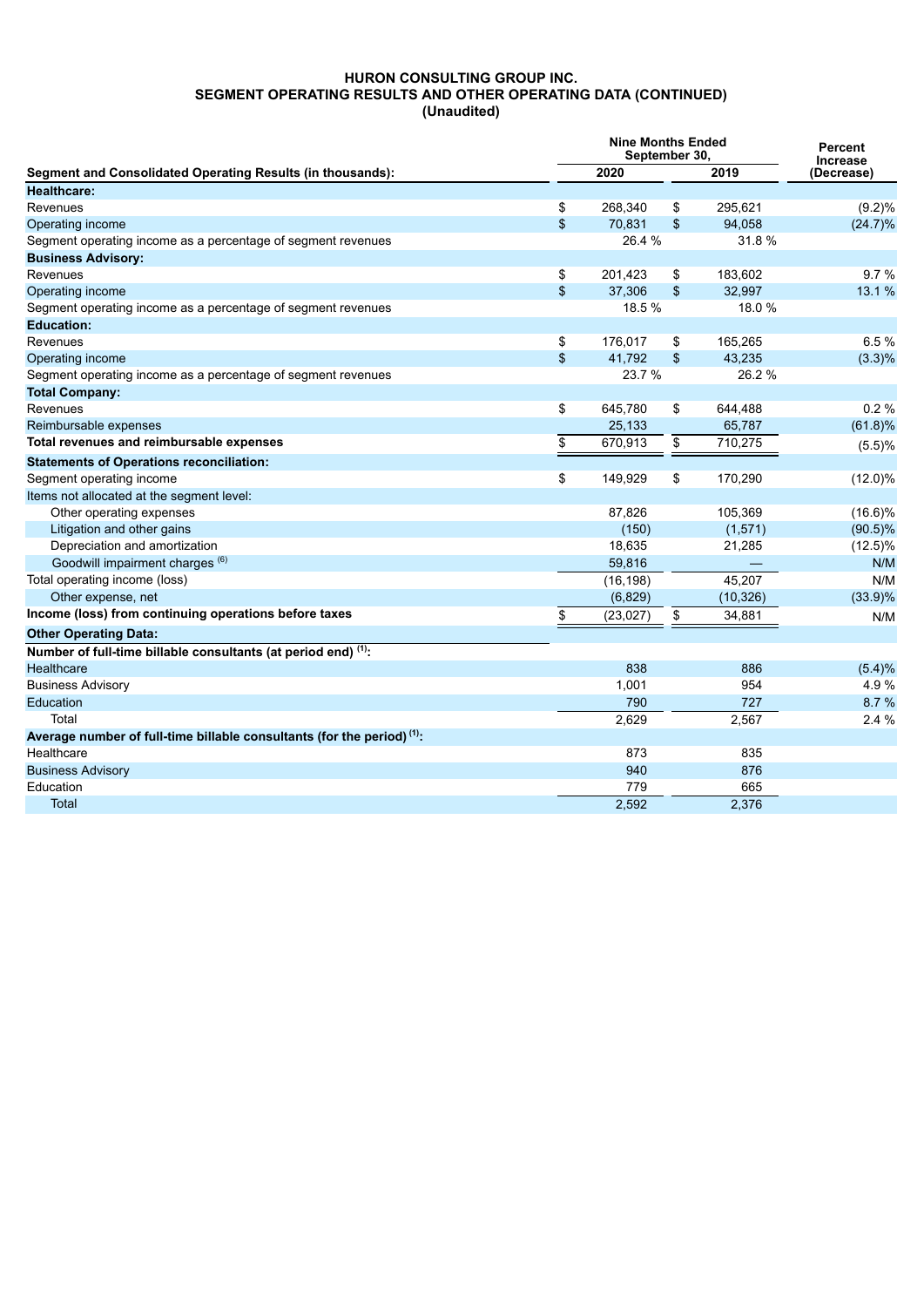#### **HURON CONSULTING GROUP INC. SEGMENT OPERATING RESULTS AND OTHER OPERATING DATA (CONTINUED) (Unaudited)**

| <b>Other Operating Data (continued):</b>                         |    |        | <b>Nine Months Ended</b><br>September 30, |  |
|------------------------------------------------------------------|----|--------|-------------------------------------------|--|
|                                                                  |    | 2020   | 2019                                      |  |
| Full-time billable consultant utilization rate (2):              |    |        |                                           |  |
| Healthcare                                                       |    | 70.2 % | 80.4 %                                    |  |
| <b>Business Advisory</b>                                         |    | 72.6%  | 72.7 %                                    |  |
| Education                                                        |    | 71.7%  | 76.7%                                     |  |
| <b>Total</b>                                                     |    | 71.5 % | 76.5 %                                    |  |
| Full-time billable consultant average billing rate per hour (3): |    |        |                                           |  |
| Healthcare                                                       | \$ | 233    | \$<br>225                                 |  |
| Business Advisory <sup>(4)</sup>                                 | \$ | 197    | \$<br>195                                 |  |
| Education                                                        | \$ | 189    | \$<br>200                                 |  |
| Total <sup>(4)</sup>                                             | \$ | 206    | \$<br>207                                 |  |
| Revenue per full-time billable consultant (in thousands):        |    |        |                                           |  |
| Healthcare                                                       | \$ | 216    | \$<br>247                                 |  |
| <b>Business Advisory</b>                                         | \$ | 204    | \$<br>202                                 |  |
| Education                                                        | \$ | 194    | \$<br>217                                 |  |
| Total                                                            | \$ | 205    | \$<br>222                                 |  |
| Average number of full-time equivalents (for the period) (5).    |    |        |                                           |  |
| Healthcare                                                       |    | 279    | 237                                       |  |
| <b>Business Advisory</b>                                         |    | 27     | 14                                        |  |
| Education                                                        |    | 56     | 44                                        |  |
| Total                                                            |    | 362    | 295                                       |  |
| Revenue per full-time equivalent (in thousands):                 |    |        |                                           |  |
| Healthcare                                                       | \$ | 285    | \$<br>375                                 |  |
| <b>Business Advisory</b>                                         | \$ | 370    | \$<br>465                                 |  |
| Education                                                        | \$ | 453    | \$<br>480                                 |  |
| Total                                                            | \$ | 317    | \$<br>395                                 |  |
|                                                                  |    |        |                                           |  |

(1) Consists of full-time professionals who provide consulting services and generate revenues based on the number of hours worked.

(2) Utilization rate for full-time billable consultants is calculated by dividing the number of hours full-time billable consultants worked on client assignments during a period by the total available working hours for these consultants during the same period, assuming a forty-hour work week, less paid holidays and vacation days.

(3) Average billing rate per hour for full-time billable consultants is calculated by dividing revenues for a period by the number of hours worked on client assignments during the same period.

(4) The Business Advisory segment includes operations of Huron Eurasia India. Absent the impact of Huron Eurasia India, the average billing rate per hour for the Business Advisory segment would have been \$201 and \$221 for the three months ended September 30, 2020 and 2019, respectively; and \$217 and \$220 for the nine months ended September 30, 2020 and 2019, respectively.

Absent the impact of Huron Eurasia India, Huron's consolidated average billing rate per hour would have been \$212 and \$216 for the three months ended September 30, 2020 and 2019, respectively; and \$213 and \$216 for the nine months ended September 30, 2020 and 2019, respectively.

(5) Consists of coaches and their support staff within the Culture and Organizational Excellence solution, consultants who work variable schedules as needed by clients, employees who provide managed services in our Healthcare segment, and full-time employees who provide software support and maintenance services to clients.

(6) The non-cash goodwill impairment charges are not allocated at the segment level because the underlying goodwill asset is reflective of our corporate investment in the segments. We do not include the impact of goodwill impairment charges in our evaluation of segment performance.

N/M - Not Meaningful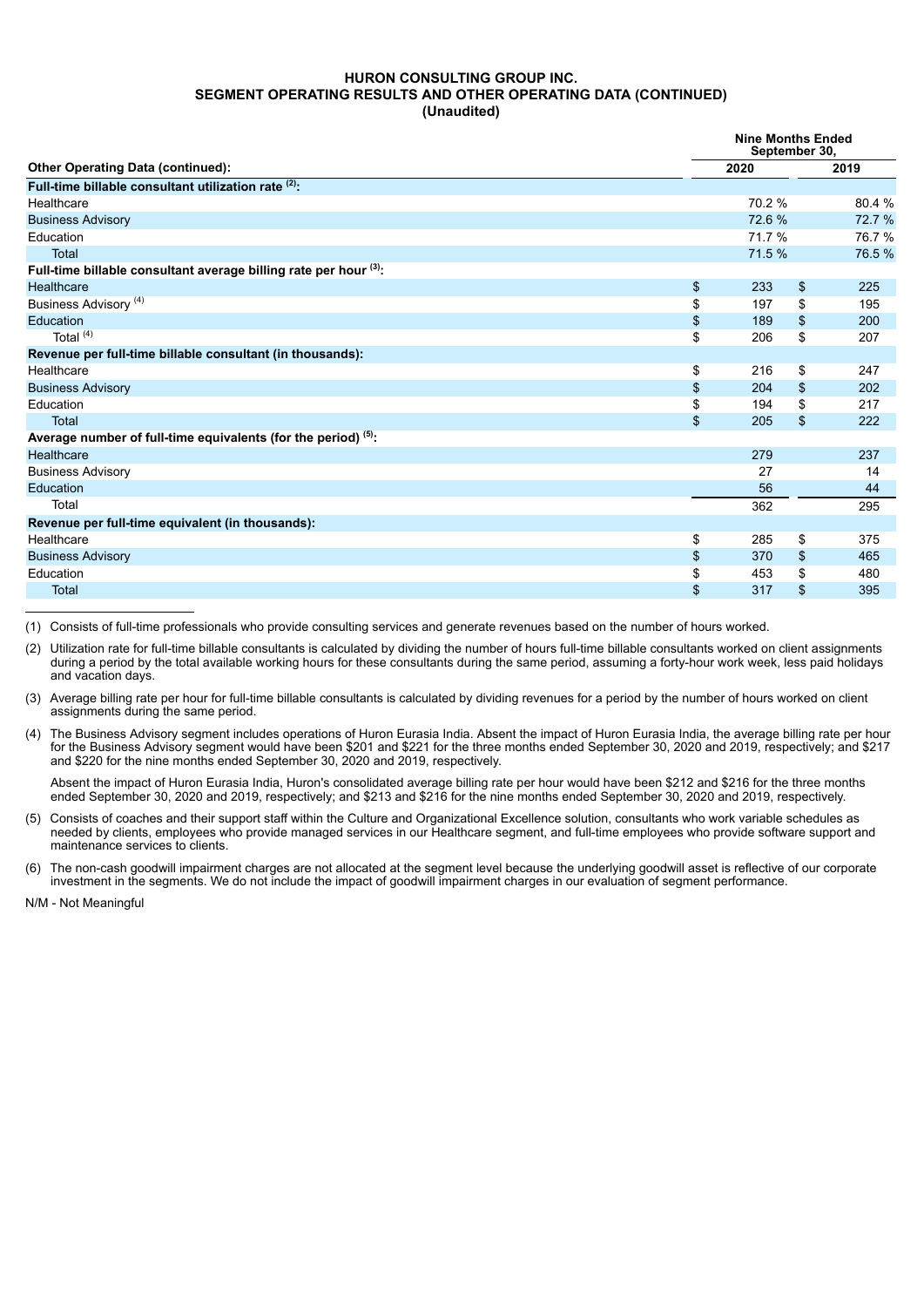#### **HURON CONSULTING GROUP INC. RECONCILIATION OF NET INCOME (LOSS) FROM CONTINUING OPERATIONS TO ADJUSTED EARNINGS BEFORE INTEREST, TAXES, DEPRECIATION AND AMORTIZATION (In thousands) (Unaudited) (7)**

|                                                                                   | <b>Three Months Ended</b><br>September 30, |     |         | <b>Nine Months Ended</b><br>September 30, |           |     |         |
|-----------------------------------------------------------------------------------|--------------------------------------------|-----|---------|-------------------------------------------|-----------|-----|---------|
|                                                                                   | 2020                                       |     | 2019    |                                           | 2020      |     | 2019    |
| <b>Revenues</b>                                                                   | 205,304                                    | \$. | 219,289 |                                           | 645,780   | \$. | 644,488 |
| Net income (loss) from continuing operations                                      | 11,087                                     |     | 13,706  |                                           | (17, 614) | \$  | 27,625  |
| Add back:                                                                         |                                            |     |         |                                           |           |     |         |
| Income tax expense (benefit)                                                      | 2,388                                      |     | 2,414   |                                           | (5, 413)  |     | 7,256   |
| Interest expense, net of interest income                                          | 2,259                                      |     | 4,374   |                                           | 7,516     |     | 13,156  |
| Depreciation and amortization                                                     | 7,546                                      |     | 8,124   |                                           | 22,488    |     | 24,735  |
| Earnings before interest, taxes, depreciation and amortization<br>$(BITDA)^{(7)}$ | 23,280                                     |     | 28,618  |                                           | 6,977     |     | 72,772  |
| Add back:                                                                         |                                            |     |         |                                           |           |     |         |
| Restructuring and other charges                                                   | 59                                         |     | 127     |                                           | 2,626     |     | 2,156   |
| Litigation and other gains                                                        |                                            |     | (630)   |                                           | (150)     |     | (1,571) |
| Goodwill impairment charges                                                       |                                            |     |         |                                           | 59,816    |     |         |
| Loss on sale of business                                                          |                                            |     |         |                                           | 102       |     |         |
| Transaction-related expenses                                                      | 437                                        |     | 563     |                                           | 437       |     | 2,613   |
| Foreign currency transaction losses (gains), net                                  | (194)                                      |     | 114     |                                           | 245       |     | 36      |
| Adjusted EBITDA <sup>(7)</sup>                                                    | 23,582                                     |     | 28,792  |                                           | 70,053    | \$  | 76,006  |
| Adjusted EBITDA as a percentage of revenues (7)                                   | 11.5 %                                     |     | 13.1 %  |                                           | 10.8 %    |     | 11.8 %  |